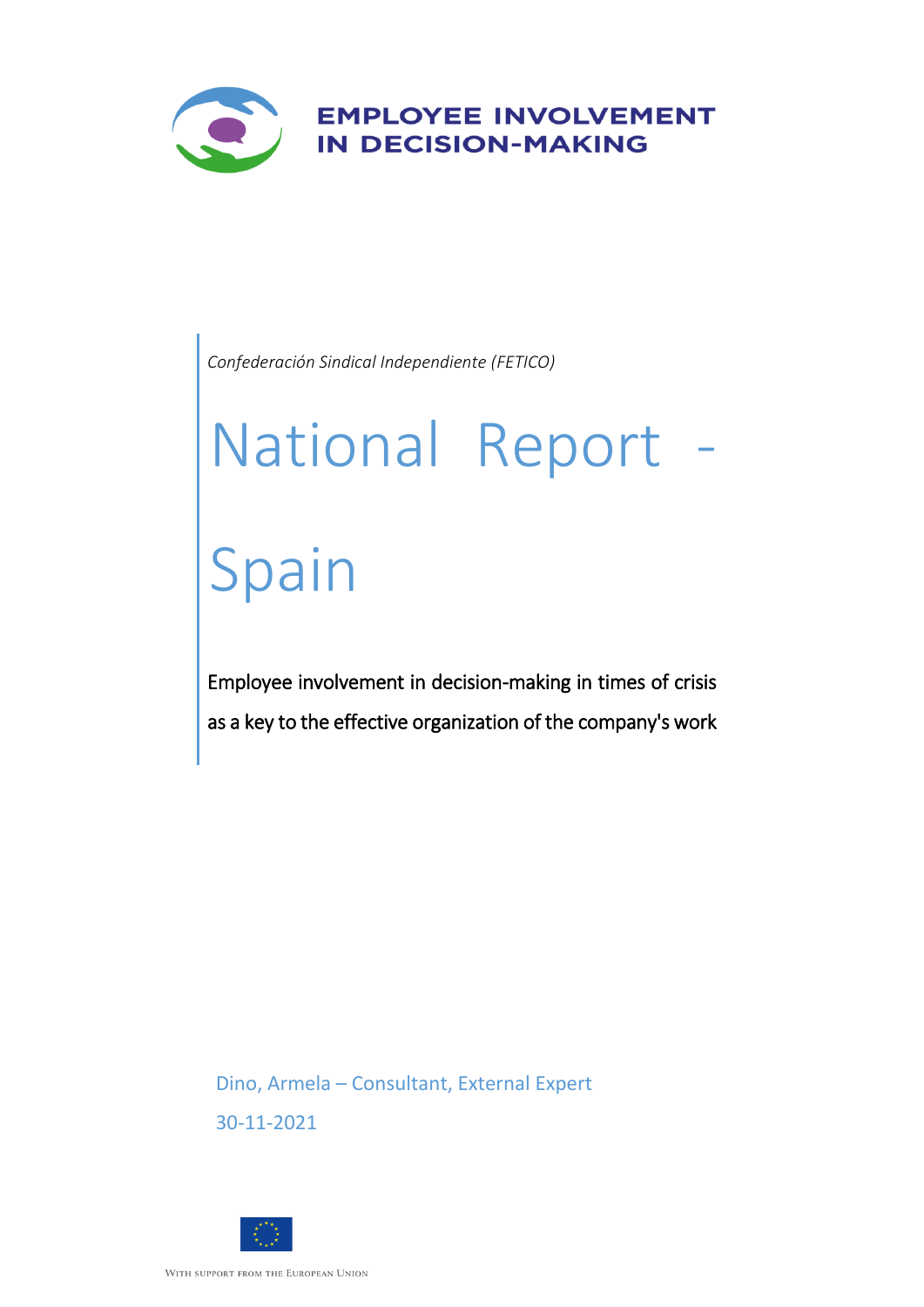# Content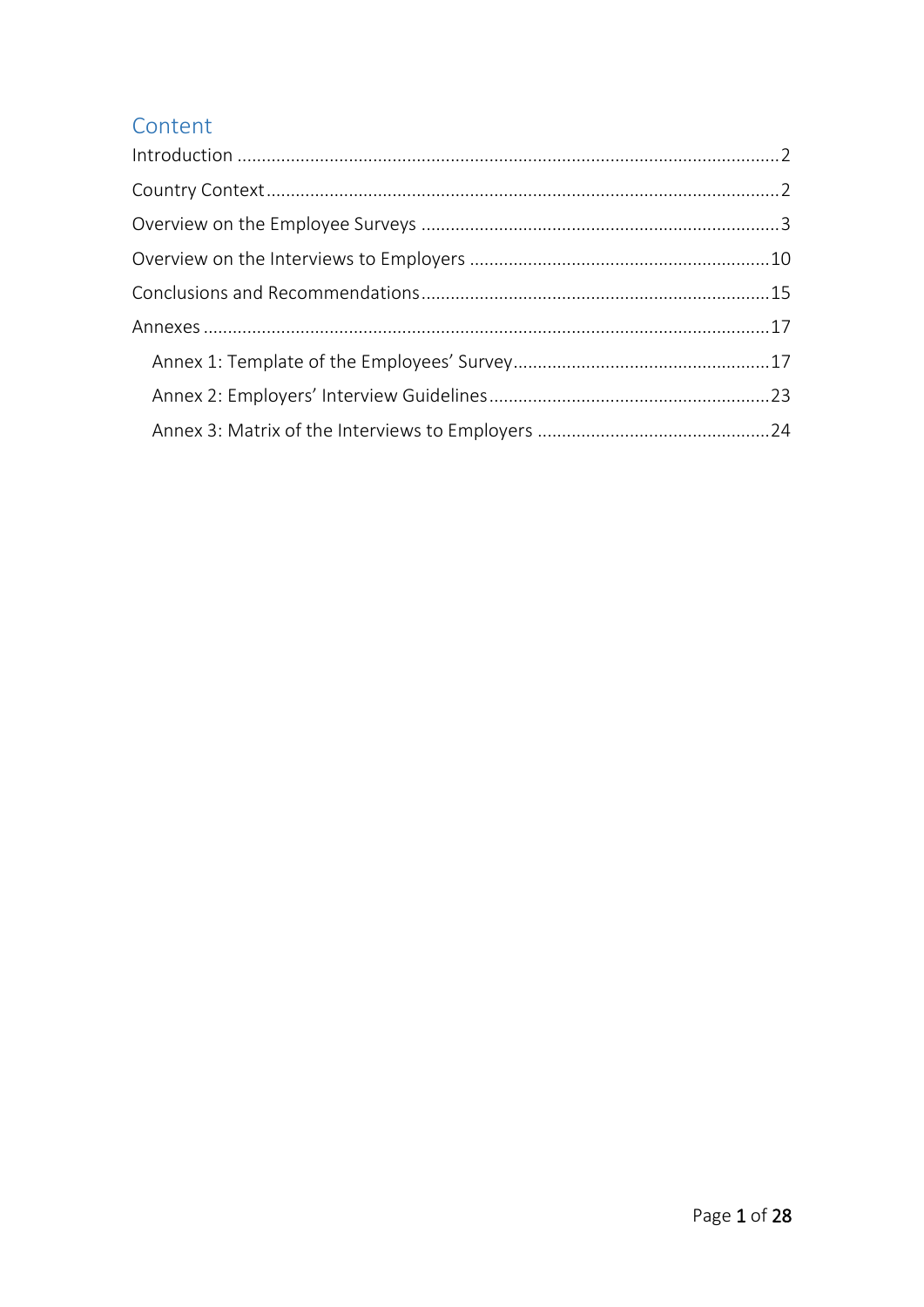# <span id="page-2-0"></span>Introduction

This document responds to the National Report for the case of Spain, a deliverable envisioned for the Project "Employee involvement in decision-making in times of crisis as a key to the effective organization of the company's work" funded by the call for proposals "Information, consultation, and participation of representatives of undertakings" of DG Employment, Social Affairs and Inclusion.

#### The document is structured as such:

- Firstly, the section [Country Context](#page-2-1) briefly describes the legal framework adopted in Spain during the pandemic and the Covid-19 related information during the period.
- Secondly, the section **[Employee's Survey](#page-2-1) Results** summarises and analysis the responses from 100 employees with the objective to understand their involvement during the pandemic in terms of information, consultation and participation on their companies' restructuration of work.
- Thirdly, the section Employers' Interview Results includes the summary and analysis of five interviews carried out with the employers or Human Resources staff, who had to perform the restructuration and adaptation of their companies following the pandemic.
- And finally, the section [Conclusions and Recommendations](#page-15-0) summarises the conclusions from the research, and draws out the recommendations for improvement that may work in Spain in case of a hypothetical other similar crisis.

From the methodology perspective, the research took place between August and October 2021. The surveys were filled by the employees between August and September. The data was later categorised and analysed. Most of the information of the analysis is retrieved by using dynamic tables where the information is categorised on age and gender and the replies per each question.

As regards the **interviews**, the guidelines approved were used. The interviews were carried on the phone to the representatives of five companies. The interviews were recorded and transcribed. They were then coded manually and analysed. The process of interviewing and analysis was carried out during the months of September and October.

The whole report was finalised on 31 October 2021.

# <span id="page-2-1"></span>Country Context

As a cause of the Covid19 pandemic, the Spanish authorities put in place legal measures with the objective to enable a social shield for the workers and businesses.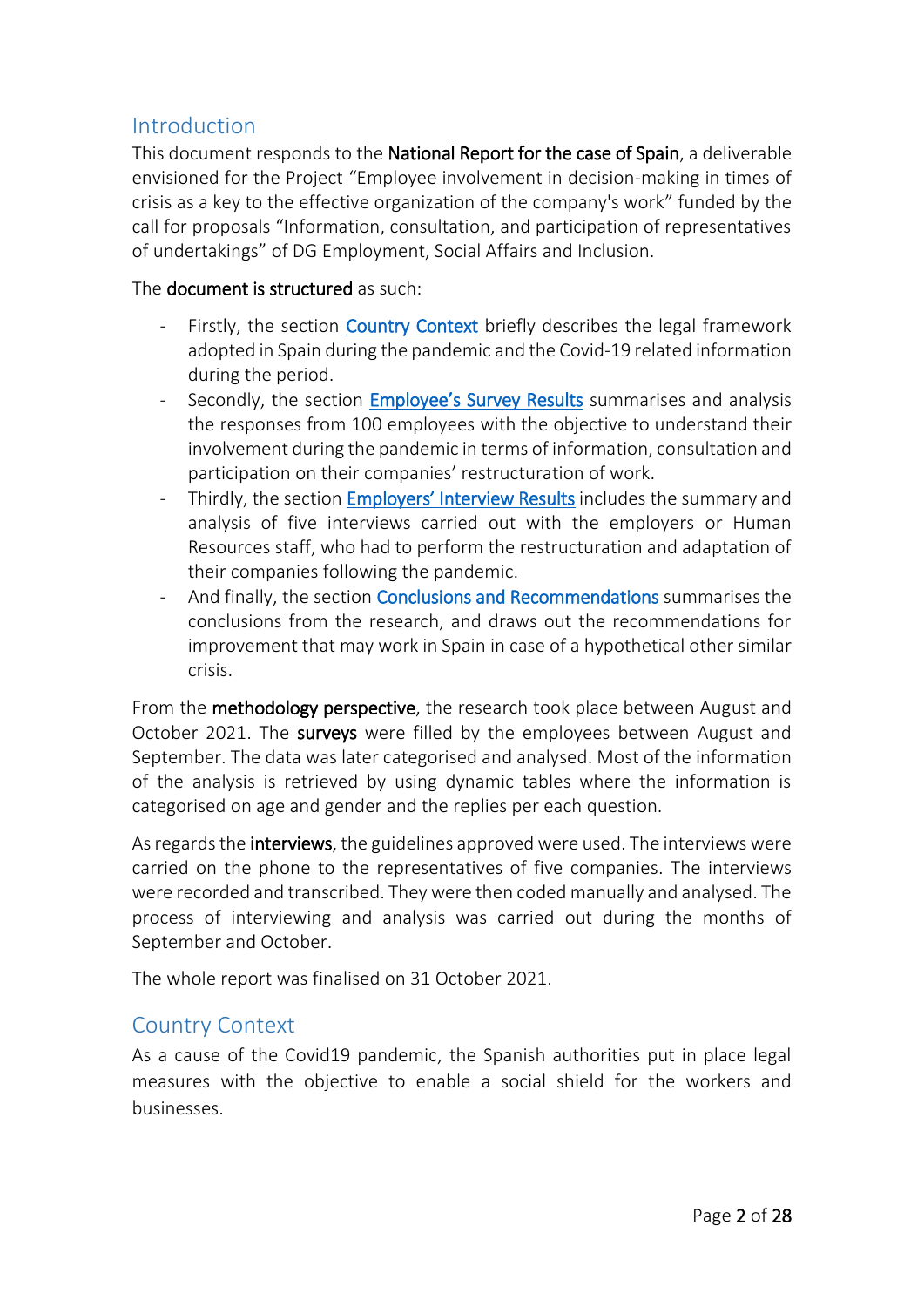Firstly, the Royal Decree-Law 8/2020 of 17 March<sup>1</sup> on urgent extraordinary measures to face the economic and social impact of COVID-19 determined the reduction of working hours for economic, technical, organizational and productive reasons whilst maintained intact the rights of consultation and negotiation. The deadlines for consultation were shortened to 7 days. All the suspensions of contracts and reductions in working that were caused by COVID-19 were considered as a result of force majeure, to be firstly communicated to the workers and to the workers' representatives. The union and employer representation activities were allowed to be carried out whilst the mobility restrictions<sup>2</sup>. There was an active involvement of social partners in policymaking during the COVID-19 outbreak.

The Temporary Employment Regulation File (ERTE, for its abbreviation in Spanish) is a temporary suspension of contracts regulated by article 47 of the Workers' Statute that is put in place during the pandemic and considered a force majeure, such as verified by the labour authority. No consultation period is necessary. The employees affected by an ERTE return to work once the stipulated time period expires. The employers must continue to pay 100% of the Social Security contributions, but they do not pay compensation to the employees.

As on end of August 2021<sup>3</sup>, 272.190 people were **protected by the ERTE in Spain**, being this the lowest level since the start of the pandemic. The ERTEs designed to support companies and protect employment, managed to protect more than 3.6 million workers at their highest point in 2020.

# <span id="page-3-0"></span>Overview on the Employee Surveys

1

3

The questions of the online employees' survey were held the native language (Spanish). A minimum number of 50 answers per country was expected, and in this case the number was around  $100<sup>4</sup>$ . The interviews were finalised by end of September 2021. The survey aimed at gathering information from the employees of the trade and services sector on their involvement in decision making during the

<sup>2</sup> Ministerial Order SND/ 307/2020 of 30 March [https://www.boe.es/buscar/pdf/2020/BOE-A-2020-4196](https://www.boe.es/buscar/pdf/2020/BOE-A-2020-4196-consolidado.pdf) [consolidado.pdf](https://www.boe.es/buscar/pdf/2020/BOE-A-2020-4196-consolidado.pdf) Page last accessed on 19 October 2021

Info example from this this web: [https://www.lamoncloa.gob.es/serviciosdeprensa/notasprensa/inclusion/Paginas/2021/020921](https://www.lamoncloa.gob.es/serviciosdeprensa/notasprensa/inclusion/Paginas/2021/020921-erte.aspx) [-erte.aspx](https://www.lamoncloa.gob.es/serviciosdeprensa/notasprensa/inclusion/Paginas/2021/020921-erte.aspx) Page last accessed on 19 October 2021

<sup>1</sup> Royal Decree-Law 8/2020 of 17 March <https://www.boe.es/buscar/act.php?id=BOE-A-2020-3824> Page last accessed on 19 October 2021

<sup>4</sup> We use the term "around" as we have encountered some blank answers in several occasions. The oscillation is between 97 and 102 answers.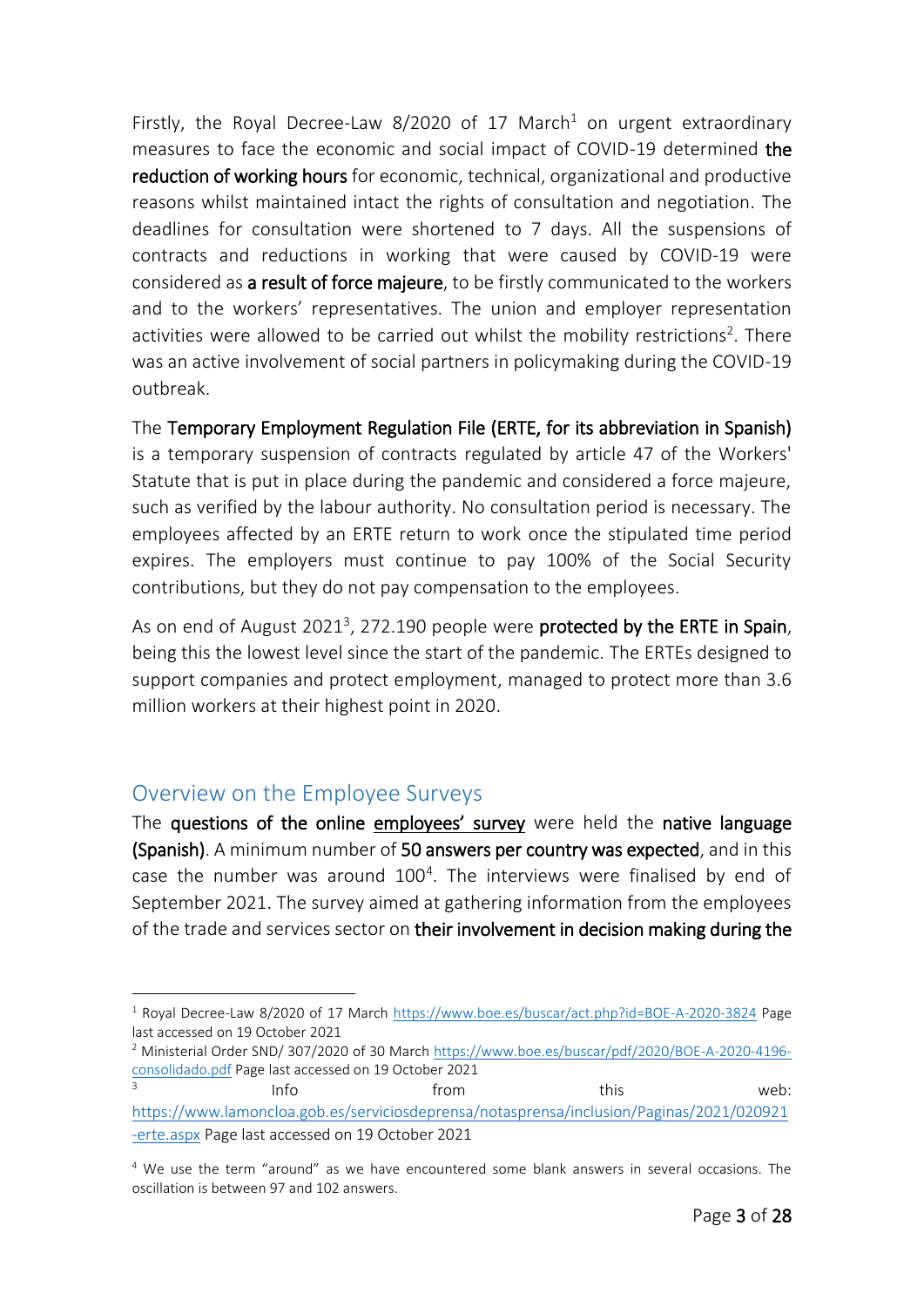covid-19 pandemic since its start till now. The retrieved information is anonymous and it is treated with confidentiality for the purposes of the project only.

A total number of 100 answers were received out of which their gender is: 60 males and 40. Their **age** covers from 18 years old to 70 years old, being the first category of 18-34 years old only 4% of the respondents, the category of 35-54 years old the overall majority by 77%, and the 55-70 years old the minority with 19% of the respondents.



A variety of posts in the company is covered being the store clerks 38%, the managers 22%, the administrative and customer service 19%, the auxiliary staff 18%, and the technical staff 3% of the respondents. As regards the **activity of the** company, this is diverse, being the majority trade 81%, transport and logistics 5%, hostelry 4% and other 10%. Two sectors of activity are covered, trade 76% and services 24% of the respondents.



After the description of the respondents, here below a brief summary will be given on the 20 answers of the survey. The detailed information will be given with dynamic tables with the complete information.

A vast majority of the respondents agree that they were **informed very well** (85 $5$  of them scored 6-10 and only 15 scored 0-5) by their employers regarding the

.

 $5$  The numbers coincide with the % as there have been 100 respondents, with very rare cases of 1 or 2 blank answers occasionally.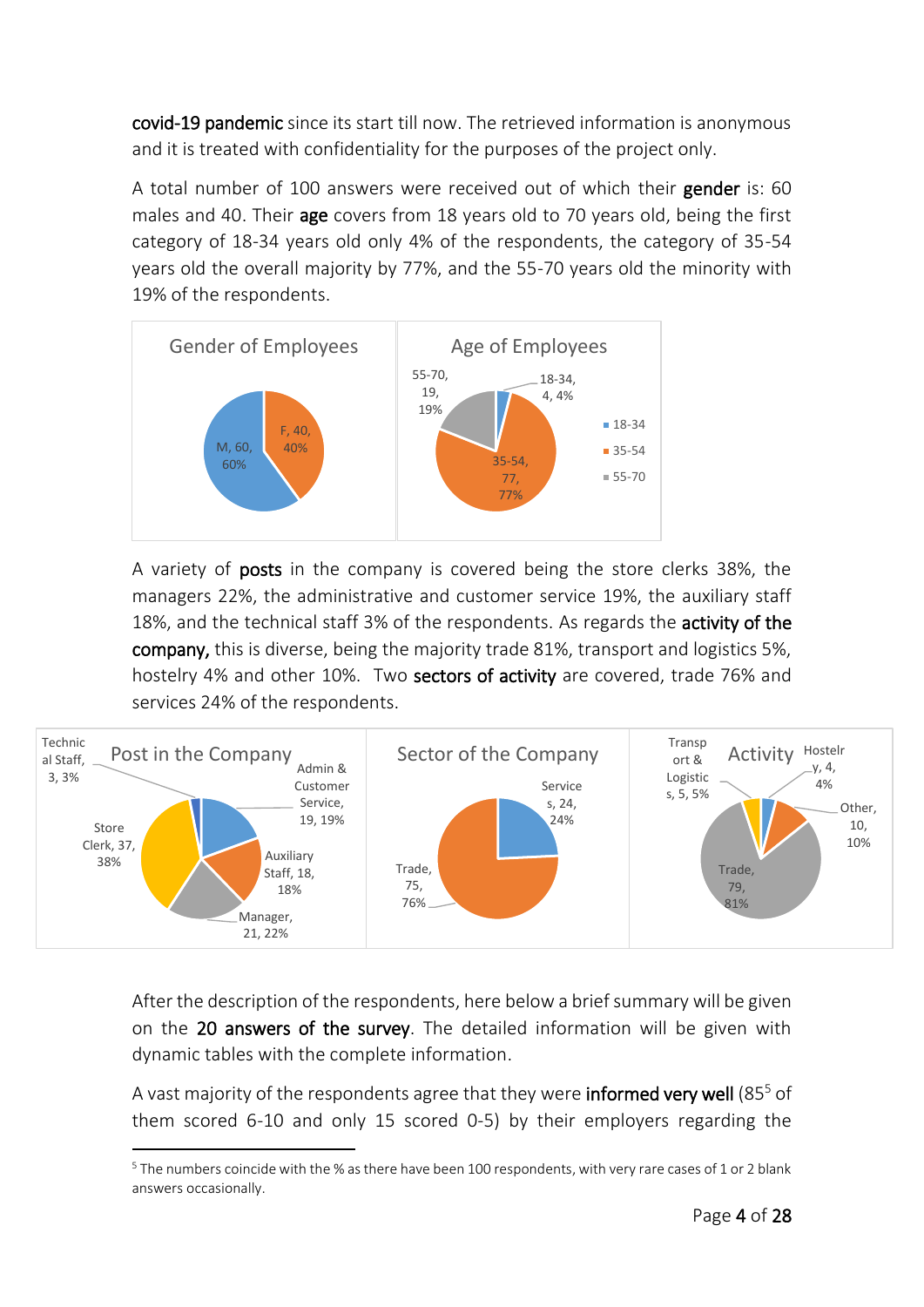changes in the company during the pandemic. The trend is similar in both female, male and the three age categories. (See table 1)



As regards to the **consultation** this trend changes slightly, but still remains positive (74 of them scored 6-10 and 26 scored 0-5) with no triggers in either gender or age. (See table 2)



The third stage of employer-employee relations is that of participation in decision making. Here the trend keeps balancing on the positive side, but with less recurrence than in the information and consultation. 62 respondents have scored 6-10 and 37 have scored 0-5 with no changes in either gender or age. It is remarkable to see more 0 votes, i.e.: no participation whatsoever whilst the employer introduced the changes. (See table 3)

| 3. To what extent did you participate in the decision making (directly |               |              |               |   |   |               |               |               |    |   |     |                                                        |               |
|------------------------------------------------------------------------|---------------|--------------|---------------|---|---|---------------|---------------|---------------|----|---|-----|--------------------------------------------------------|---------------|
| or through your trade unions) when changes were introduced in your     |               |              |               |   |   |               |               |               |    |   |     |                                                        |               |
|                                                                        |               |              |               |   |   |               |               |               |    |   |     | company during the pandemic? (0=Nothing, 10=Very much) |               |
|                                                                        | ▼             |              |               |   |   |               |               |               |    |   |     |                                                        |               |
|                                                                        | Ω             |              | 2             | 3 | 4 | 5             | 6             | 7             | 8  | 9 | 10  | <b>Blank Total</b>                                     |               |
| ΘF                                                                     | 5             | 1            | 2             | з |   | 2             | 6             | 3             | 6  | 4 |     | 1                                                      | 40            |
| 18-34                                                                  |               |              |               |   |   | 1             |               |               | 1  |   |     |                                                        | $\mathcal{P}$ |
| 35-54                                                                  | 4             |              | $\mathcal{L}$ | 3 |   | 1             | 4             | 3             | 5  | 4 | 7   | 1                                                      | 34            |
| 55-70                                                                  | 1             | $\mathbf{1}$ |               |   |   |               | $\mathcal{P}$ |               |    |   |     |                                                        | 4             |
| ⊟Μ                                                                     | 9             |              | 2             |   | 2 |               | з             | з             | 10 | 8 | -12 |                                                        | 60            |
| 18-34                                                                  | 1             |              |               |   |   |               |               |               |    | 1 |     |                                                        | $\mathcal{P}$ |
| 35-54                                                                  | 6             |              | 1             | 4 |   | 5             | З             | 1             | 6  | 4 | 12  |                                                        | 43            |
| 55-70                                                                  | $\mathcal{P}$ |              |               |   | 1 | $\mathcal{P}$ |               | $\mathcal{P}$ | 4  | 3 |     |                                                        | 15            |
| Total                                                                  | 14            |              | 4             | 7 | 2 | 9             | ٩             | 6             | 16 |   | 19  | 1                                                      | 100           |
|                                                                        |               |              |               |   |   |               |               |               |    |   |     |                                                        |               |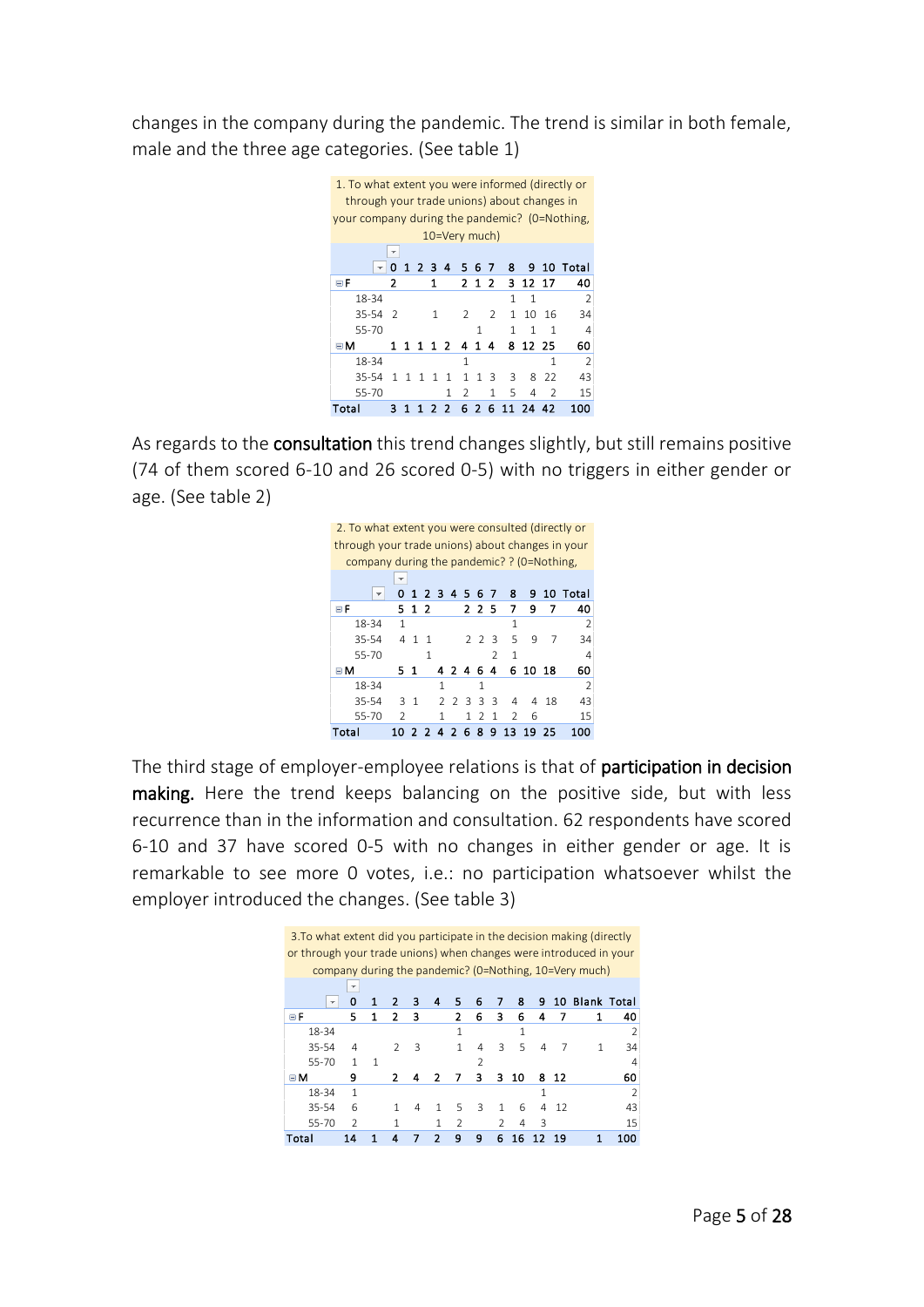As regards the **atmosphere** where the changes were introduced this is seen as frustrating for 35 of the respondents, and easy-going for 64 of them with no changes in either gender or age. (See table 4)



When asked about how they consider the **organisational changes** of their company, a vast majority answers that these were done in harmony with their interests (70 score 6-10 and only 28 score 0-5) with some reticence from men when compared to women and of the age range of 35-54.



As regards to their own attitude towards the changes, a decided majority considers it active (87 respondents score 6-10, and only 12 score 0-5) with no variation of gender or age. (See table 6)



Most of the employees have been aware of their legal rights for information and consultation during the pandemic (88 answering positively and 12 answering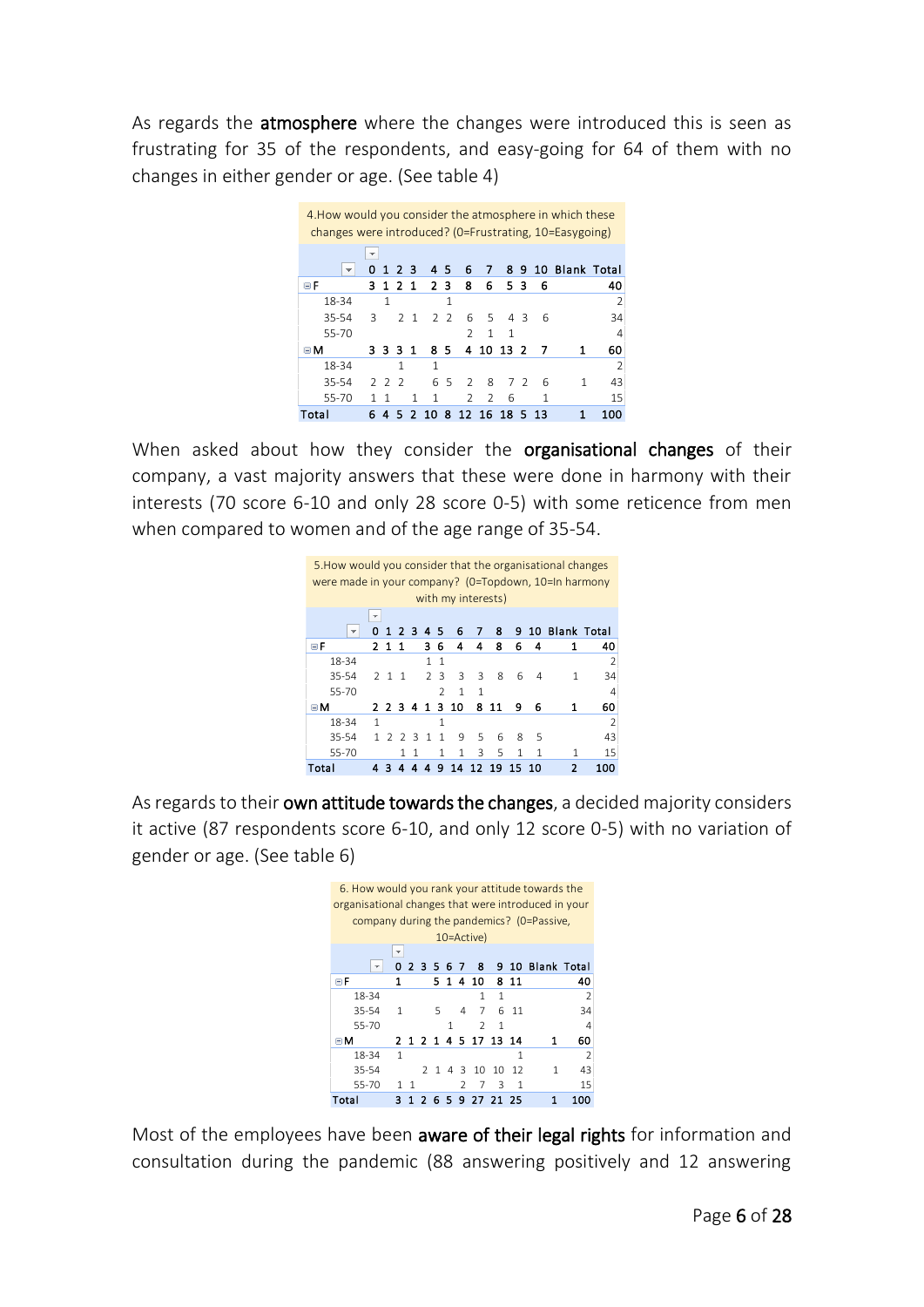negatively). Women seem to be more aware of these rights in comparison to men. (See table 7)



Nearly half of the respondents was not offered the possibility to choose on the organisational changes introduced in their company during the pandemic. (46 score 0-5 and 54 score 6-10) No variation is noticed in gender or age. (See table 8)



A majority of respondents were never or little asked to present ideas regarding organisational changes in their company (54 scoring 0-5 and 44 scoring 6-10) with no variation in gender or age. (See table 9)



Gender has not affected the respondents in the working conditions offered as a consequence of the organisational changes (74 scoring 0-5 and 22 scoring 6-10)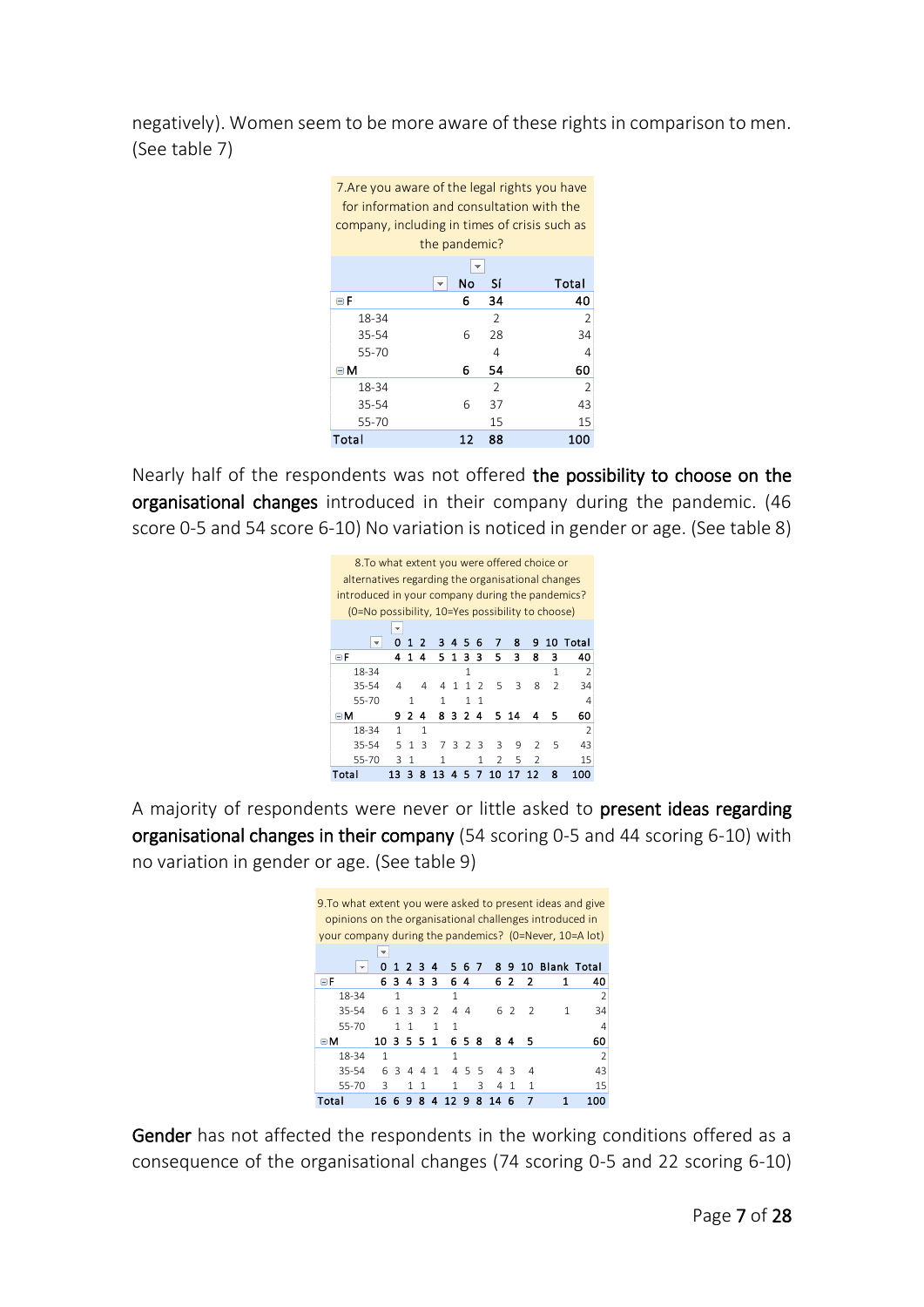with women being slightly more reticent when answering negatively. (See table 10)



Nearly half of the employees answer that they had the chance to work from home (52 of them did not have the opportunity, and 47 of them yes) with women having missed the chance of telework more than men. (See table 11) A vast majority of who worked from home found it easy (38 scoring 6-10 and 11 scoring 0-5) with no variation in gender or age. (See table 12)

|                          |                 |                | 11. Did you have the chance to |    | 12. If yes, to what extent you were able to organise your |                          |               |   |              |    |      |                  |     |                |                          |                                                 |                          |
|--------------------------|-----------------|----------------|--------------------------------|----|-----------------------------------------------------------|--------------------------|---------------|---|--------------|----|------|------------------|-----|----------------|--------------------------|-------------------------------------------------|--------------------------|
|                          | work from home? |                |                                |    |                                                           |                          |               |   |              |    |      |                  |     |                |                          | work at home on such same conditions as in your |                          |
|                          |                 |                |                                |    | regular workplace? (0=It was hard, 10=It was easy)        |                          |               |   |              |    |      |                  |     |                |                          |                                                 |                          |
| $\overline{\phantom{a}}$ | <b>No</b>       |                | <b>Yes Blank Total</b>         |    |                                                           | $\overline{\phantom{a}}$ |               |   |              |    |      |                  |     |                |                          |                                                 |                          |
| 日日                       | 22              | 17             | 1                              | 40 | $\mathbf{v}$                                              | 0                        | $\mathcal{P}$ | 3 | $\mathbf{A}$ |    | 5678 |                  |     | 9.             |                          | 10 Blank                                        | Total                    |
| 18-34                    | 1               | 1              |                                | 2  | ΘF                                                        | 2                        |               |   |              |    | 231  |                  |     | 6              | 2                        | 24                                              | 40                       |
| 35-54                    | 19              | 14             | 1                              | 34 | 18-34                                                     |                          |               |   |              |    | 1    |                  |     |                |                          |                                                 | $\overline{\phantom{a}}$ |
| 55-70                    | $\overline{2}$  | $\mathfrak{p}$ |                                | 4  | 35-54                                                     | 1                        |               |   |              |    |      | 2 <sub>1</sub>   |     | 6              | $\overline{\phantom{a}}$ | 21                                              | 34                       |
| ΘM                       | 30              | 30             |                                | 60 | $55 - 70$                                                 |                          |               |   |              |    |      |                  |     |                |                          | 2                                               | 4                        |
| 18-34                    | 1               | 1              |                                |    | ⊟М                                                        |                          |               |   |              | 1. | 5.   | 3                |     | 6              | 5                        | 27                                              | 60                       |
|                          |                 |                |                                |    | 18-34                                                     | 1                        |               |   |              |    |      |                  |     |                | 1                        |                                                 | $\overline{\phantom{0}}$ |
| 35-54                    | 24              | 19             |                                | 43 | 35-54                                                     |                          |               |   |              |    |      |                  | 5   | $\mathcal{L}$  | Β                        | 24                                              | 43                       |
| 55-70                    | 5               | 10             |                                | 15 | $55 - 70$                                                 |                          |               |   |              |    |      |                  | 122 | $\overline{4}$ | 1                        | 3                                               | 15                       |
| Total                    | 52              | 47             | 1                              |    | 100 Total                                                 | 51                       |               |   | 1.           |    | 38   | $\blacktriangle$ | -7. | 12             | 7                        | 51                                              | 100                      |

A majority of the respondents indicate that they received support to adapt to the new working conditions (69 scored 6-10 and 29 scored 0-5) with no variation on gender or age. (See table 13).

|       |                                                                                     |                          |              |  |                |                |    |                |               |    |       |   | 13. To what extent would you say that you received support<br>from your company to adapt to the new working conditions<br>caused by the pandemics? (0=No support, 10=I was |                          |  |
|-------|-------------------------------------------------------------------------------------|--------------------------|--------------|--|----------------|----------------|----|----------------|---------------|----|-------|---|----------------------------------------------------------------------------------------------------------------------------------------------------------------------------|--------------------------|--|
|       | supported)<br>▼                                                                     |                          |              |  |                |                |    |                |               |    |       |   |                                                                                                                                                                            |                          |  |
|       | 9 10 Blank Total<br>8<br>0<br>5.<br>-6<br>7<br>123<br>4<br>$\overline{\phantom{a}}$ |                          |              |  |                |                |    |                |               |    |       |   |                                                                                                                                                                            |                          |  |
| ΘF    |                                                                                     | 4                        |              |  |                | 2              | 3  | з              | 4             | 8  | 8     | 8 |                                                                                                                                                                            | 40                       |  |
|       | 18-34                                                                               |                          |              |  |                |                |    | 1              | $\mathbf{1}$  |    |       |   |                                                                                                                                                                            | $\overline{2}$           |  |
|       | 35-54                                                                               | 4                        |              |  |                | 1              |    | 2 <sub>2</sub> | 3             | 7  | 7     | 8 |                                                                                                                                                                            | 34                       |  |
|       | $55 - 70$                                                                           |                          |              |  |                | 1              | 1  |                |               | 1  | 1     |   |                                                                                                                                                                            | $\overline{4}$           |  |
| ΞM    |                                                                                     |                          | 6313         |  |                |                |    | 71             | 8.            | 11 | ٩     | ٩ | 2                                                                                                                                                                          | 60                       |  |
|       | 18-34                                                                               | 1                        |              |  |                |                |    |                | 1             |    |       |   |                                                                                                                                                                            | $\overline{\phantom{a}}$ |  |
|       | 35-54                                                                               | $\mathbf{R}$             | $\mathbf{R}$ |  | 1 <sup>3</sup> |                | 4  | $\mathbf{1}$   | 5             | 8  | 5     | 8 | $\mathcal{P}$                                                                                                                                                              | 43                       |  |
|       | $55 - 70$                                                                           | $\overline{\phantom{a}}$ |              |  |                |                | 3  |                | $\mathcal{P}$ | 3  | 4     | 1 |                                                                                                                                                                            | 15                       |  |
| Total |                                                                                     | 10                       | З            |  | 13             | $\overline{2}$ | 10 | 4              | 12            | 19 | 17 17 |   | $\overline{2}$                                                                                                                                                             | 100                      |  |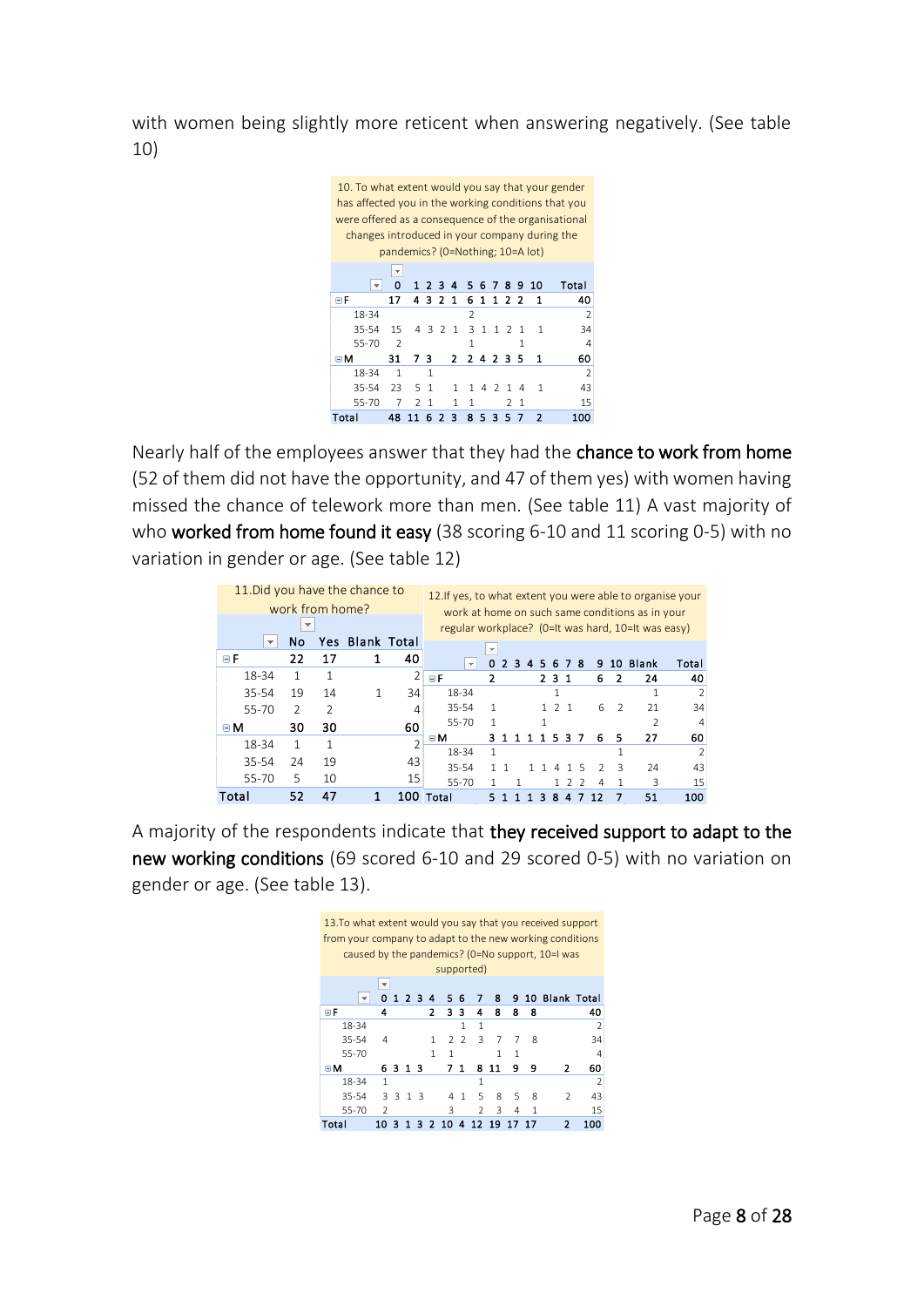When asked about the **health safety** after having introduced the organisational changes caused by the pandemic, a vast majority have responded positively – feeling safe (74 scored 6-10 and 25 scored 0-5) with no variation on age or gender. (See table 14)



A set of questions were asked about a hypothetical case of a future crisis/pandemic how important it is for the employees to receive from the company information, consultation, to participate in decision making and to have a positive attitude. By all means, receiving information seems to be the most important aspect for the respondents (98 scored 7-10 - table 15) followed by consultation (91 scored 6-10 – table 16) and participation in decision making (84 scored 6-10 – table 17). Again a vast majority would be involved with a **proactive attitude** in case of a hypothetical crisis. (95 scored 6-10 – table 18).



17. In the hypothetical case of another crisis similar to the pandemics how important is for you to receive from the company: information, consultation, participation in the decision the company: information, consultation, participation in  $D$ ecision Making(  $0$ =Not at all, 10=A lot  $\alpha$ 

18. In the hypothetical case of another crisis similar to the pandemics how important is for you to receive from attitude in participation (0=Not at all, 10=A lot)

| making, your attitude in participating? - Participation in the |                                          |               |         |    |               |                        |       |    |                  | the decision making, your attitude in participating? - My |                         |      |               |     |                  |      |                    |                |
|----------------------------------------------------------------|------------------------------------------|---------------|---------|----|---------------|------------------------|-------|----|------------------|-----------------------------------------------------------|-------------------------|------|---------------|-----|------------------|------|--------------------|----------------|
|                                                                | Decision Making (0=Not at all, 10=A lot) |               |         |    |               |                        |       |    |                  | attitude in participation (0=Not at all, 10=A lot)        |                         |      |               |     |                  |      |                    |                |
|                                                                | $\overline{\mathbf{v}}$                  | 0 2 3 4 5 6 7 |         |    | 8             |                        |       |    | 9 10 Blank Total |                                                           | $\overline{\mathbf{v}}$ | 0567 |               |     |                  |      | 8 9 10 Blank Total |                |
| ΘF                                                             |                                          | $1 \; 1$      | 2       | з. |               | 9 11 12                |       |    | 40               | ЕF                                                        |                         |      | 2             |     | 8 11 17          |      | 1                  | 40             |
| 18-34                                                          |                                          |               |         |    |               |                        |       |    |                  | 18-34                                                     |                         |      |               |     |                  |      |                    |                |
| 35-54                                                          |                                          |               |         | 3. | 6             |                        | 10 11 |    | 34               | 35-54                                                     |                         |      | $\mathcal{L}$ | 6   |                  | 9 16 |                    | 34             |
| $55 - 70$                                                      |                                          |               |         |    | $\mathcal{L}$ |                        |       |    | 4                | 55-70                                                     |                         |      |               |     | $\mathcal{L}$    |      |                    | $\overline{4}$ |
| <b>BM</b>                                                      | 3                                        |               |         |    |               | 2 4 2 3 11 12 21       |       | 2  | 60               | B M                                                       |                         |      | 1 1 1 4       |     | 9 12 31          |      | 1.                 | 60             |
| 18-34                                                          |                                          |               |         |    |               |                        |       |    |                  | 18-34                                                     |                         |      |               |     |                  |      |                    |                |
| 35-54                                                          |                                          |               | 1 3 2 2 |    | 8             |                        | 7 17  |    | 43               | 35-54                                                     |                         |      | 3.            | .5. |                  | 7 26 |                    | 43             |
| 55-70                                                          |                                          |               |         |    | 3.            | 5                      |       |    | 15               | 55-70                                                     |                         |      | 11            | 4   | 5.               | -3   |                    | 15             |
| Total                                                          |                                          |               |         |    |               | 3 1 1 2 6 2 6 20 23 33 |       | 3. |                  | 100 Total                                                 |                         |      |               |     | 1 2 1 6 17 23 48 |      | 2                  | 100            |
|                                                                |                                          |               |         |    |               |                        |       |    |                  |                                                           |                         |      |               |     |                  |      |                    |                |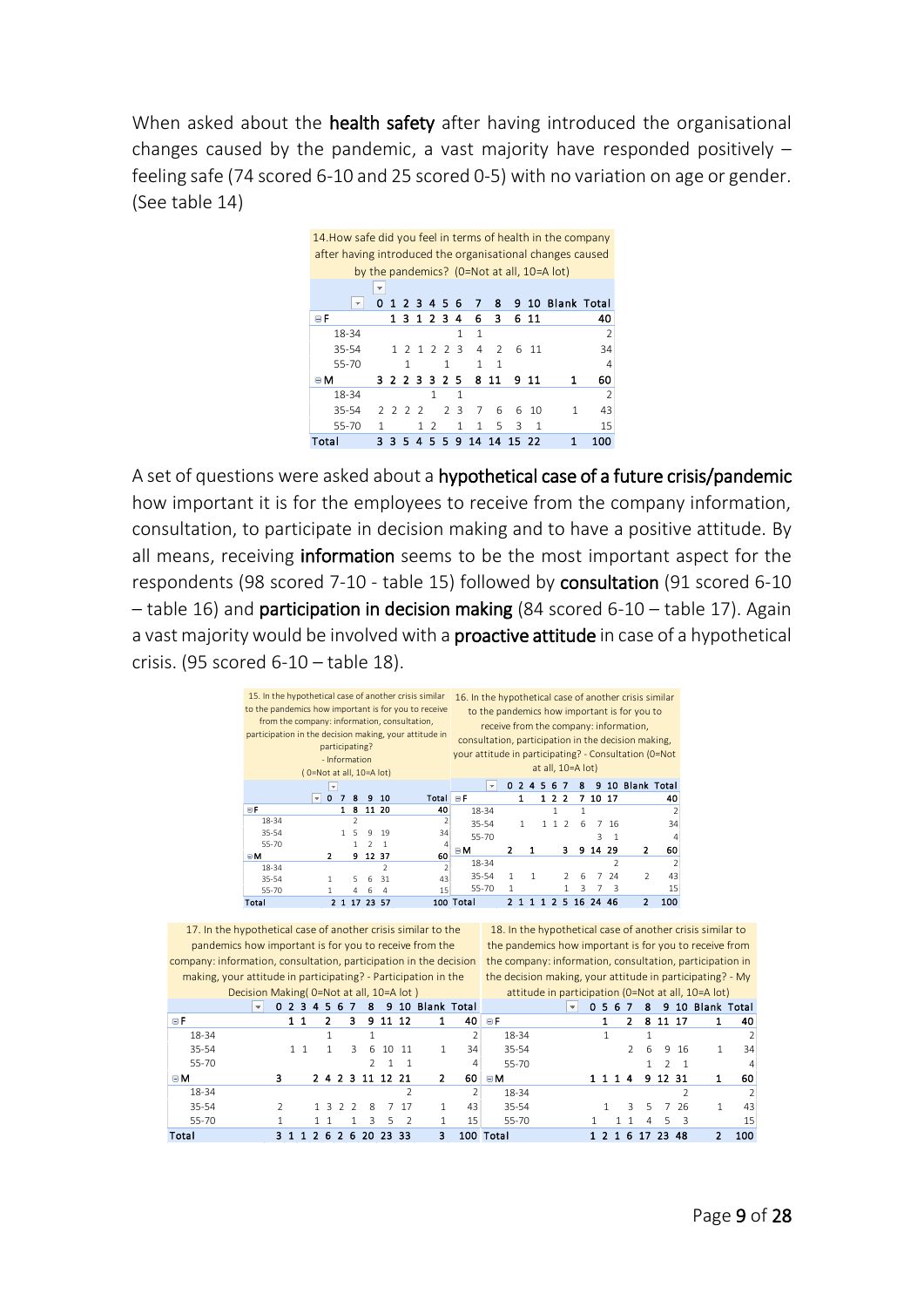The employees prefer to **receive the information** orally through digital means/ phone (47 respondents), followed by in a written form (32), and orally in person (21) with no variation in gender or age. (See table 19)



They prefer to be consulted digitally (respondents 55), in physical safe places (35) and lastly in their office (10). (See table 20)



Lastly, the employees' survey had an **open question** asking about what they would change regarding the processes carried out during the pandemic, in a hypothetical case of a new one. The answers were diverse. Some of the most frequent ones are: rapidity of the processes, the consultation of all the personnel not only a selected one, the implementation of measures such as planned, more transparency, better coordination, more detailed information, etc.

# <span id="page-10-0"></span>Overview on the Interviews to Employers

The objective of this part of the research was to gather information from employers in the trade and services sector regarding how they involved their employees in the organisation changes introduced in their companies during the Covid-19 pandemic. Methodologically, the interviews were semi-structured, held in Spanish, done on the phone during the months of September and October 2021, with a duration of 30 minutes approximately.

A total number of five interviews were carried out with: 1) a director of an engineering SME (services sector), 2) an HR director in a consultancy for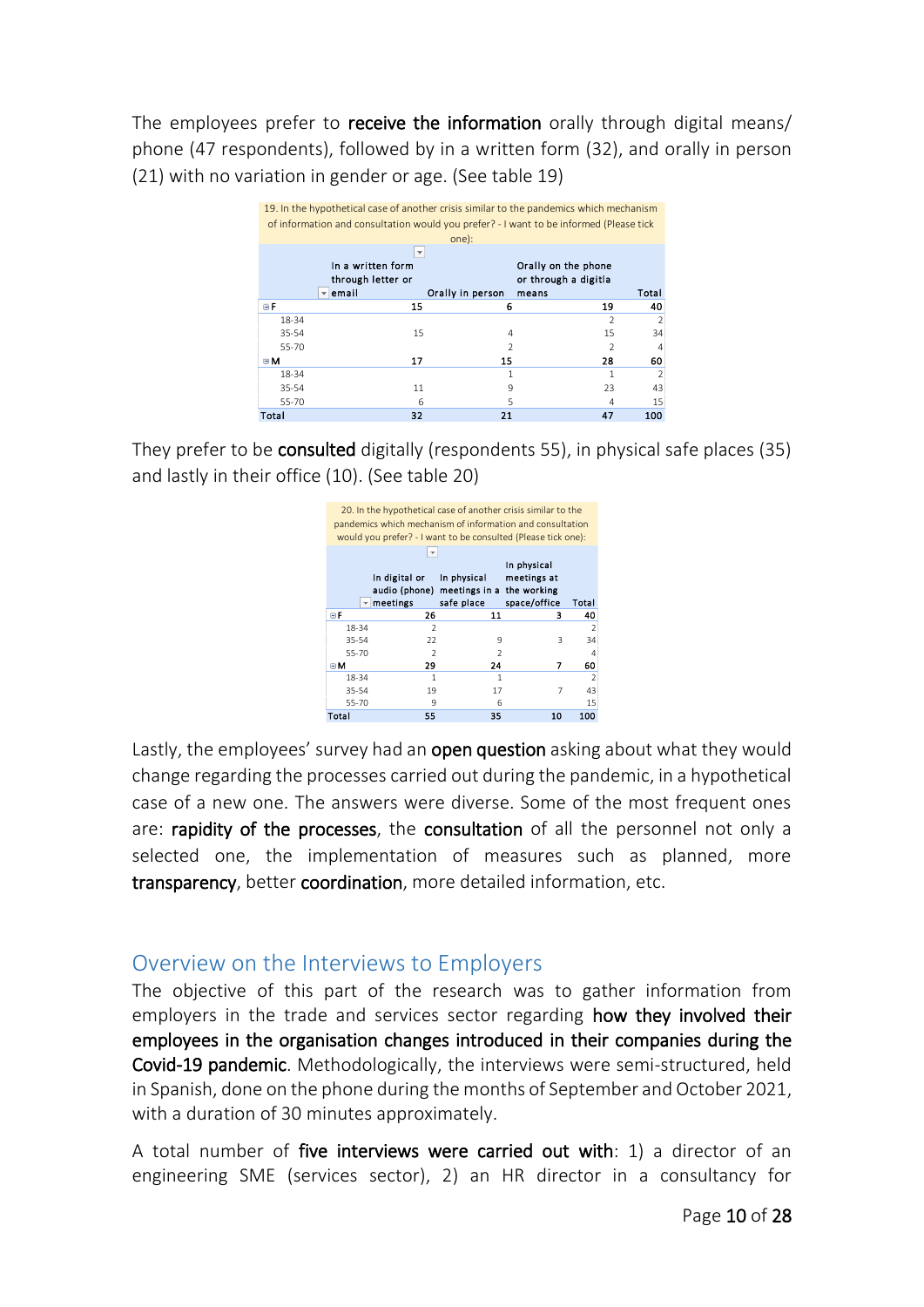employment (services sector), 3) a representative of the HR department in a consulting company for leadership (services sector), 4) a business director in a consulting company for training (services sector), and 5) a store manager in a clothes store (trade sector).

The companies were mainly working in the services sector (four out of five), being three of them consulting companies (for employment, leadership, and training). Information on the size of the companies is not given for all the companies, but a diversity exists: there are at least two SMEs and one mid-cap/big company.

Due to the different nature of the companies' activity, the pandemic has affected each and every one of them differently. The engineering SME and the clothes store were severely affected, the first economically and the second even in the Human Resources, by reducing its staff by 40%.

*Orders were reduced, contracts were paralyzed, deliveries of works were delayed, thus also billing.* (Director, engineering SME)

*At the beginning our activity was completely paralysed and the workers went to ERTE<sup>6</sup> . We reopened as soon as we were allowed but, but the sales have fallen nearly 40%, therefore we had to let two people off. We were five before the pandemic.* (Manager, clothes store)

The rest of the companies (consultancies in employment, leadership, and training) note an increase in their workload.

*The pandemic positively affected the business, since most of the training actions we provide are online and the demand for them increased notably.* (HR director, consultancy for employment)

*It [the pandemic] entailed a notable increase in workload, an adaptation in record time to teleworking, an adaptation to a new way of working, with a more "horizontal" work configuration to achieve the necessary agility in decision-making and execution.* (Representative of HR department, consulting company)

Such as mentioned above, another evident change has been the recognition on the use of digital tools, and more specifically teleworking, in the working process. This is noted from the services and trade sector companies.

*In terms of HR management the pandemic has brought about great changes, especially related to digitization. The most decisive change has been the introduction of teleworking.* (Business director, consulting company for training)

1

<sup>&</sup>lt;sup>6</sup> Temporary Employment Regulation File (ERTE, for its abbreviation in Spanish). For more info, see above.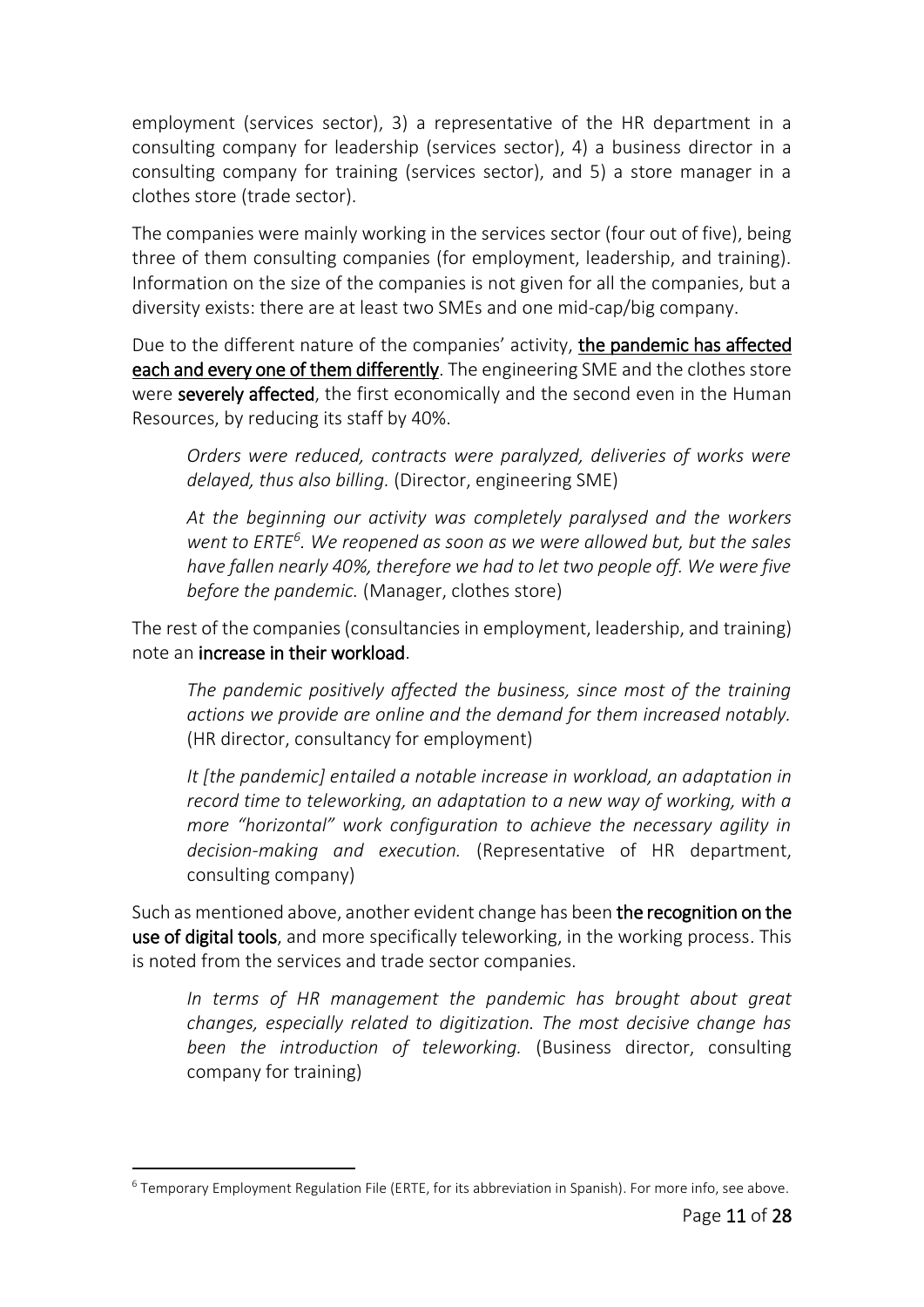*Due to the pandemic we have accelerated the digitalisation process, and that is what is allowing us to stay in the market.* (Manager, clothes store)

When asked about the process of involving employees, the following is highlighted:

a) Employees have had to adapt to the extraordinary emergency measures put in place in a short time span. This is seen in both sectors and different companies.

*The co-workers have been exemplary. They have adapted to the circumstances, and the company has too.* (Director, engineering SME)

*At the beginning, all the measures were imposed from outside and we were all subject to closure, later the imposed restrictions have been incorporated with the agreement of all.* (Manager, clothes store)

At the beginning of the pandemic, there was not enough time for processes of opinions and negotiations. Subsequently, a more fluid dialogue for the organization of work took place. (Business director, consulting company for training)

b) Two tools were put in place to involve the employees, and this has happened in the companies of the services sector, both consultancies. The first reference highlights organisational tools and the second digital ones.

*The people who make up the organization have played a key role in the decision-making and reorganization processes. As already mentioned, it has evolved towards a more horizontal organizational structure, with fewer Middle Managers and more participation of teams in the development of projects, new work processes, design of new tools, etc., even creating teams multi-departmental if necessary. The improvements come from the people who carry out the activity, since there is the freedom to propose ideas in any forum.* (HR director, consultancy for employment)

*Through the devices connected to the Internet. Virtual meetings and work at home.* (Representative of the HR department, consulting company for leadership)

The five employees believe that the involvement of their employees has been effective in the decision making processes with a different narrative. For example there is quite a top down perspective in the case of the engineering SME director: "Decision-making is my responsibility, obviously important issues are discussed and as a consequence the staff actively participates based on their experience and knowledge." The consultancy staff believes that the employees' involvement during the pandemic has changed "the essential values such as co-responsibility and being proactive" (HR director, consultancy for employment), and "the new organisation and adaptation to the new reality" (representative of HR department, consultancy for leadership). The store manager sees the involvement of the employees as key to move forward.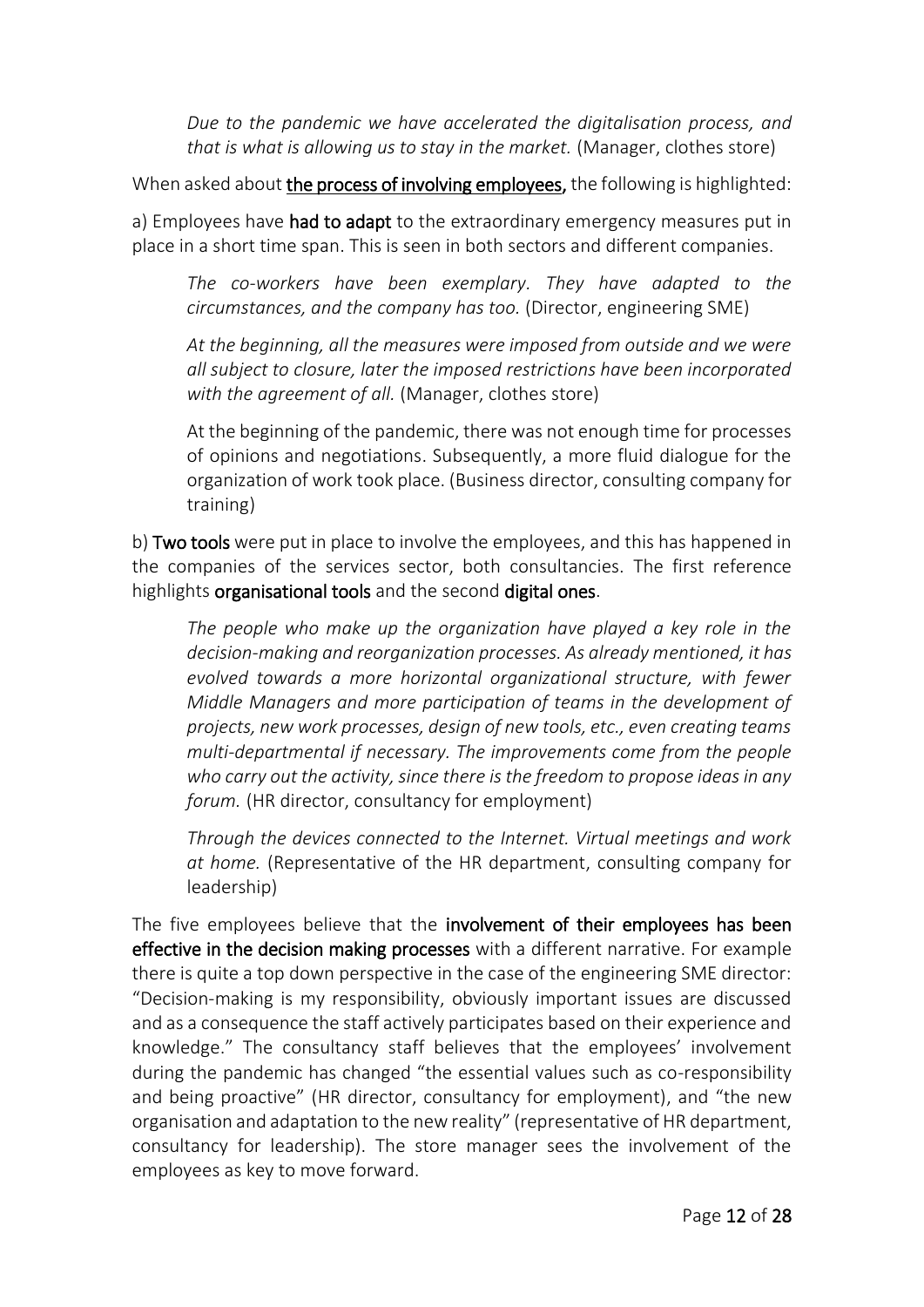The five employees see the attitude of their employees as "exemplary" (engineering SME director), "very positive" (HR director, store manager). No negative issues or complains were raised as a consequence of the changes either at the beginning or later during the pandemic.

The identified best practices during the interviews had to do with:

Mechanisms for creating space, and therefore information, consultation and participation in the decision making. *Every now and then we hold an Athenaeum, it is a meeting where problems, difficulties, ideas are discussed, and opinion and solutions are generated.* 

*Meetings do not last more than 1h15min. The method becomes effective after 3-5 meetings*. (Director, engineering SME)

Training to all the staff or specific categories. *Specific training in subjects such as equality, telework, COVID, and teamwork carried out to the entire staff of the organization in a transversal manner. Specific training for leaders to face the situation and continue developing their teams.* (HR director, consultancy for employment)

**Protocols** 

*Protocols for sending information, contacting clients and developments based on new technologies.* (Representative of HR department, consulting for leadership)

## - Open debate regarding telework.

*One of the positive aspects of the pandemic has been to open the debate on telework management, in terms of people management.* (Business director, consulting for training)

#### - Use of digitalisation

*If the pandemic has taught us anything, it is that digitization is essential to stay in the market, both in sales and in the internal management of the company.* (Manager, clothes store)

Regarding the process of employee involvement in the organisational changes during the pandemic, the interviewees recognise that that would improve the following:

# Offer more communication

*Keep working on internal and informal communication to eliminate the feeling of isolation and increase participation.* (Representative HR department, consulting company for leadership)

*More communication, more interaction with them to get their opinion and involve them in the necessary changes.* (Manager, clothes store)

Offer more space for understanding *We need to have a better understanding of the values, experiences and wishes of the staff.* (HR director, consultancy for employment)

**Build trust**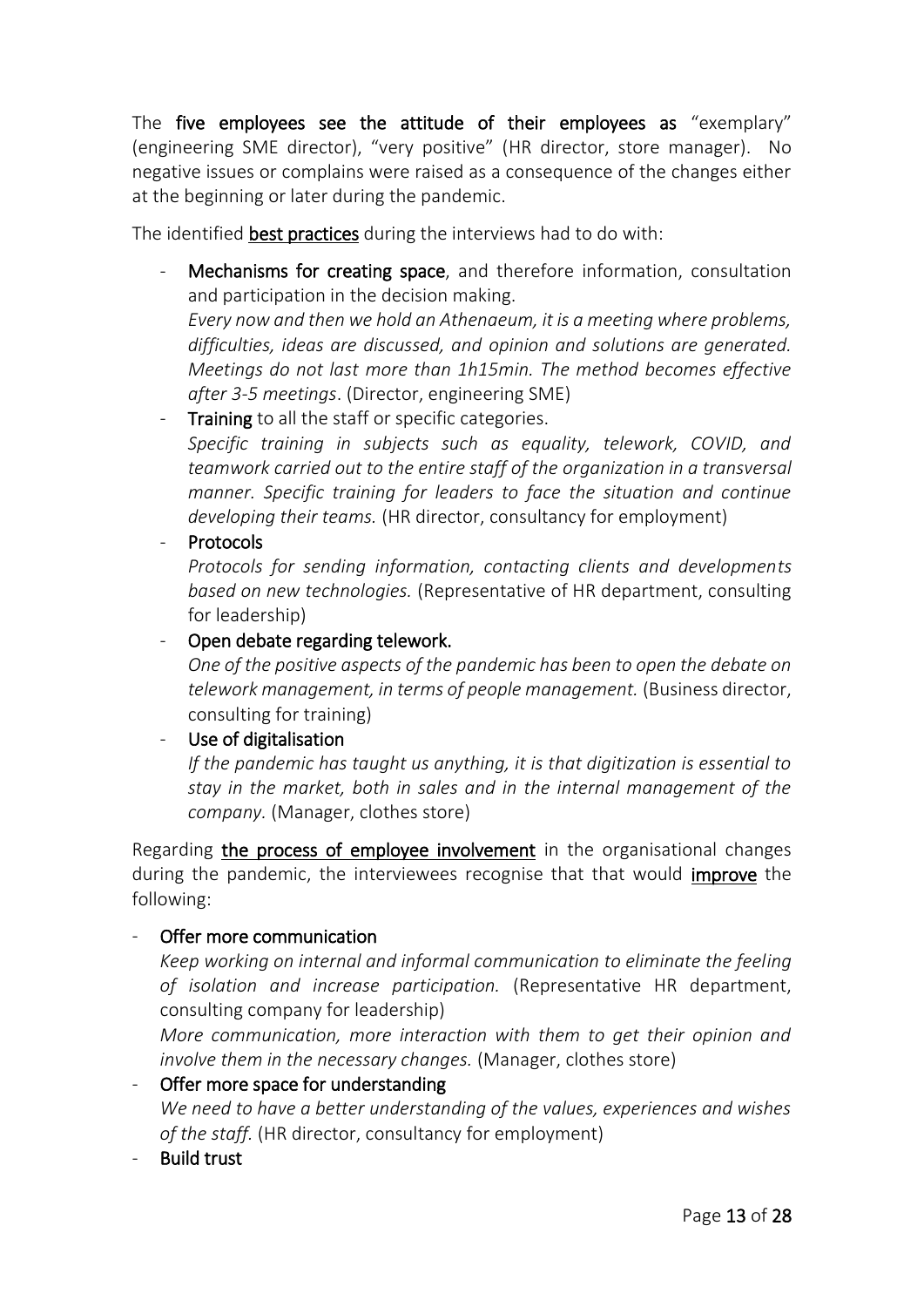*We must overcome the mutual distrust that exists between the company and the workers.* (Business director, consultancy for training)

More and better training *Offer more training*. (Director, engineering SME)

*A lot of pedagogy is required* (Business director, consultancy for training)

Whilst the three consultancies place their importance in the communication, understanding and trust, the engineering SME director and the store manager see as important to improve the training component of the involvement on the employees in the process.

The employers were asked if in the hypothetical case of another crisis, what would help to better involve employees in the reorganization processes that they could introduce in their company and their business. The respondents answer:

#### Use of digitalisation

*Innovation tasks can be carried out remotely or locally at least in part. For the next one we will be prepared.* (Director, engineering SME)

#### - Use of better communication

*Better work internal communication so that no one feels displaced or relegated in any change that occurs.* (HR director, consultancy for employment)

*We must improve the protocols and the transmission of messages.*  (Representative HR department, consultancy for leadership)

#### - *Use of training*

*Promote training on certain issues such as teleworking and time management and work stress. Pedagogy is needed to create a more positive and favourable mentality for changes.* (Business director, consultancy for training)

#### Better involvement in decision making

*I hope next time we are more prepared, with more time to react, to plan and organise changes and thus be able to involve more staff.* (Manager, clothes store)

As conclusive final remarks from the interview the employers say that it may be important "to have an analysis of possible risks for the business and a contingency plan to possible future crisis". (Manager, clothes store). The investment in digitalisation and skills is key.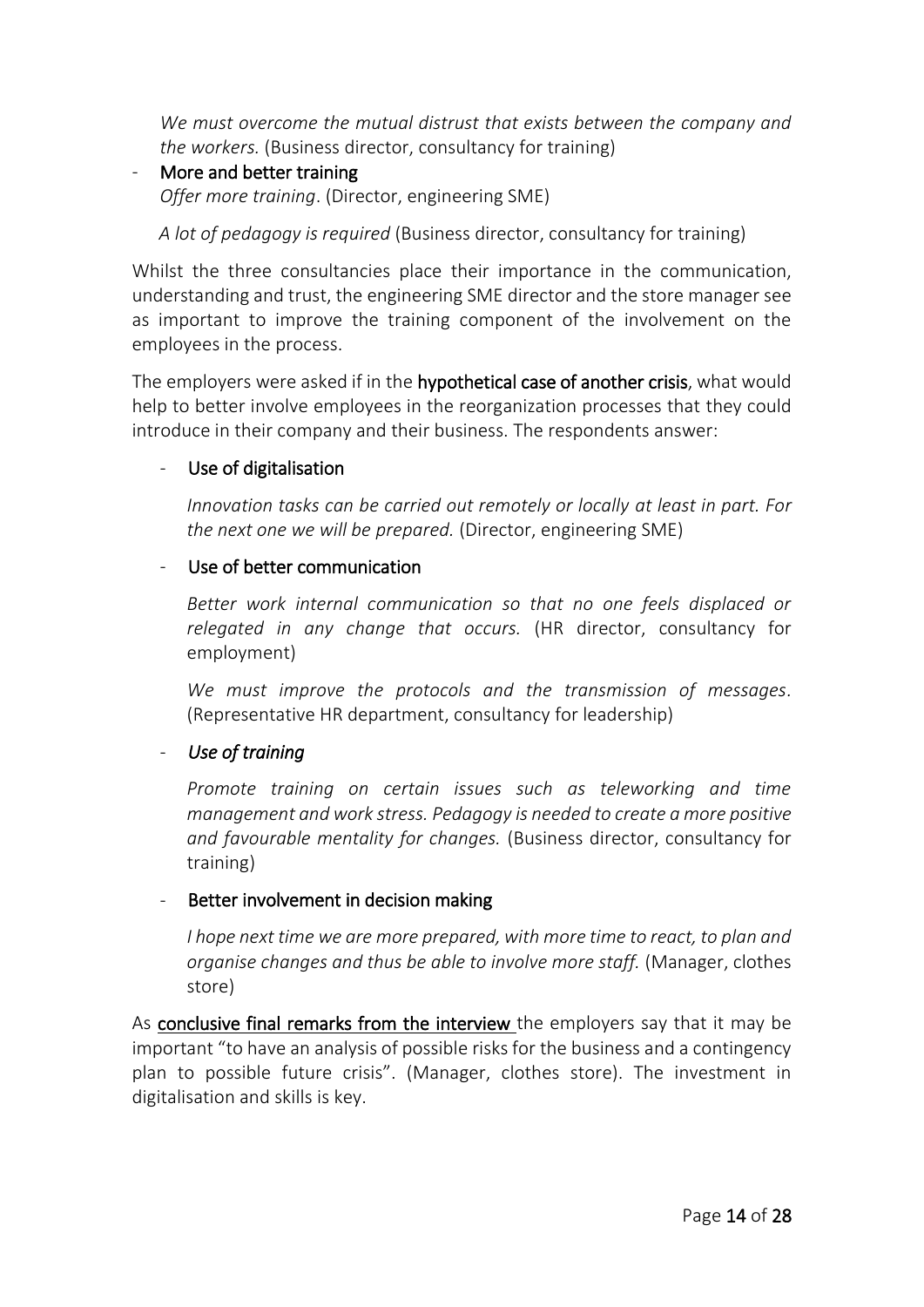# <span id="page-15-0"></span>Conclusions and Recommendations

This document draws the Spain's National Report as a deliverable to the Project "Employee involvement in decision-making in times of crisis as a key to the effective organization of the company's work".

The covid-19 pandemic hit hard the country, but the authorities put in place normative measures that served as a social shield for businesses and workers. The Temporary Employment Regulation File (ERTE) became an instrument to preserve employment by allowing the companies to reduce employment costs. More than 3,6 million workers were protected by ERTEs at the worst point of the pandemic in 2020.

The research carried out shows an excellent participation of the workers, with a total number of 100 answers received from the online employees' survey, with quite a balance between genders. Workers admit to be informed, consulted and involved in decision making very well during the pandemic worst moments regarding the organisational changes that took place in their companies, although nearly half of them admit that they were not offered the possibility to choose on the organisational challenges, let alone to present ideas regarding these ones. In hypothetical cases of future crisis nearly all the workers maintain the idea that receiving information is the most important, followed by consultation and participation in decision making.

During the pandemic, the respondents consider the changes were done in harmony with their interests. They consider their own attitude as active. They were aware of their legal rights during the pandemic. Gender has not affected in the working conditions. Nearly half of the respondents had the chance to work from home, and the ones that did, found working from home easy, and that they received support to adapt to the new working conditions. As regards the **health safety**, they have responded positively.

In case of a hypothetical case of a future crisis most of the employees prefer to receive the information orally through digital means, and they prefer to be consulted digitally, making clear their choice for the use of the digital tools for both the information and consultation. A more comprehensive and transparent process of information and consultation adapted better in time is seen as an improvement.

The research carried out discussed the organisational changes during the pandemic and the employees' involvement with the employers too. The pandemic has affected the companies differently, depending on their activity. Some were severely affected with a relevant reduction in their activity, and some saw their activity grow, mainly because of the digitalisation and nature of their activity. The most highlighted change introduced in the companies' ways organisation has been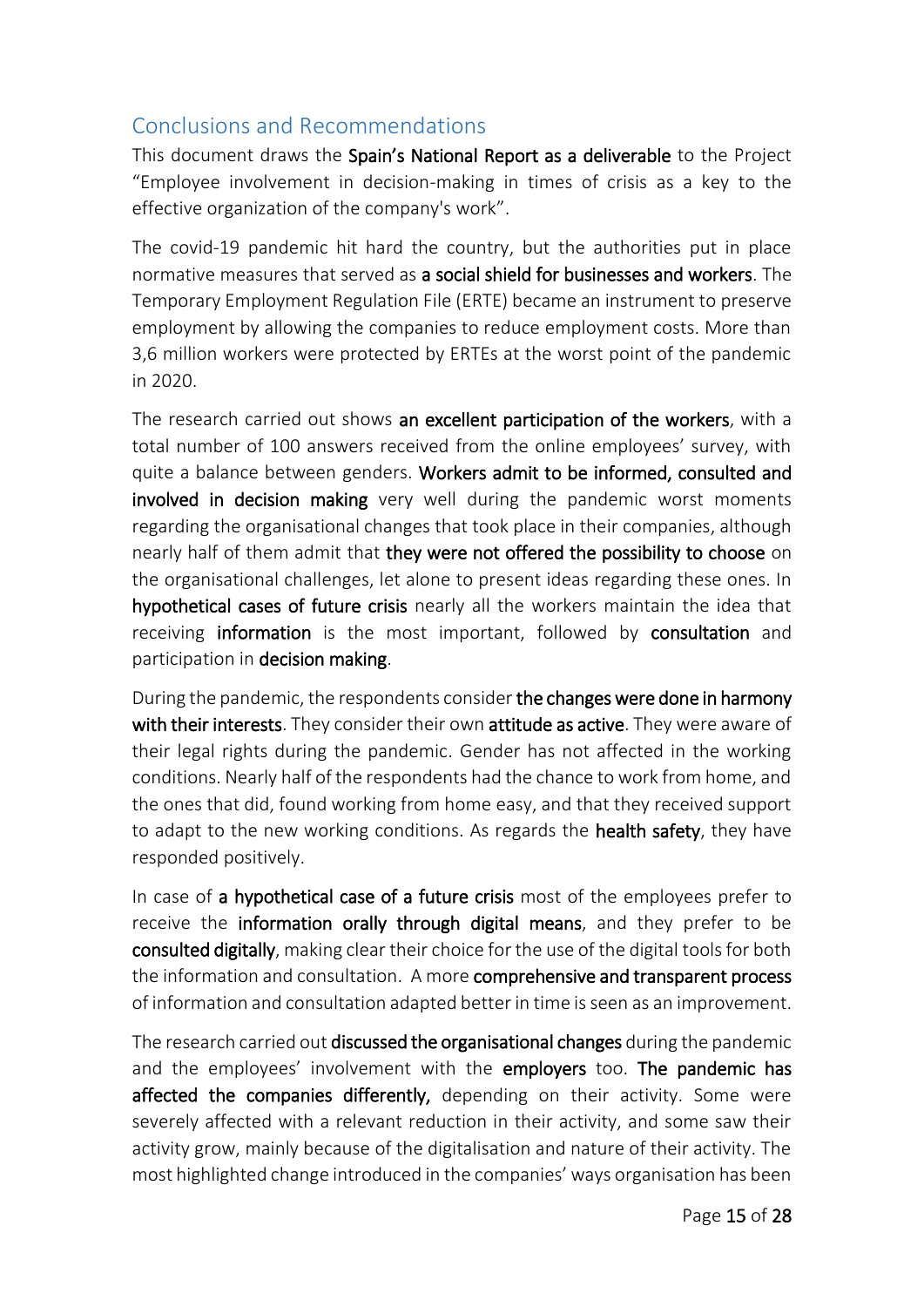that of the digitalisation. As regards to the process of involving the employees the employers draw two tools: the organisational ones and the digital ones. Organisation wise, the employer-employee relationship was made more horizontal. Digitalisation wise, this enabled a new activity such as teleworking is, as well as a new relationship employer-employee.

The employee's attitude is seen as exemplary. Best practices were identified, with the **Athenaeum** – a space for debate inside the company, as well as training, protocols, use of digital means, etc.

The offer of more communication, of more space for understanding, for building trust, and for offering more and better training are seen as key to improve the involvement of employees in the organisational changes in the company. Likewise in the hypothetical case of another crisis, the identified processes were: the use of digitalisation, use of better communication, and a more effective involvement in decision making.

As the online employees' survey and the employers interviews main messages match, the report concludes by recommending the creation of space and time inside the companies for a comprehensive and transparent involvement of the workers whenever decision making is needed for carrying out organisational changes. The creation of this space can be a permanent structure planned inside the organisational culture of each company and with the eminent use of the digital tools, which use is supported by both the employees and the employers. The emergency measures and organisational changes carried out during the covid-19 pandemic counted with the full comprehension of the companies stakeholders and were made resilient because of the digital tools, and the social shield applied as normative measures, in the specific case of Spain.

In case of the hypothetical crisis the permanent existence of a space to share information and build trust for improving participation in decision making is key.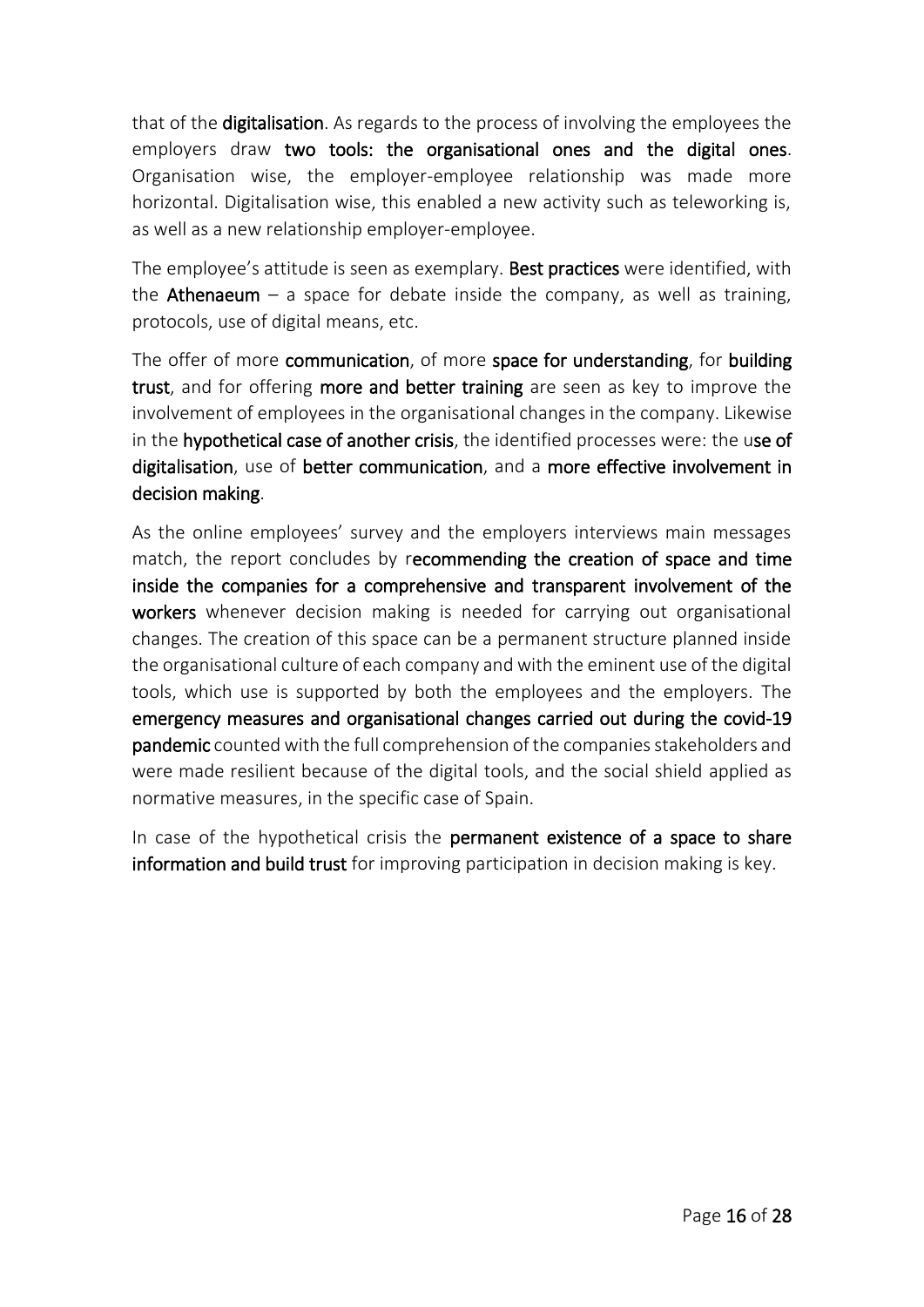## <span id="page-17-0"></span>Annexes

# <span id="page-17-1"></span>Annex 1: Template of the Employees' Survey Start of the Survey.

#### 0. Information on the respondent:

- Age
	- o 18-34
	- o 35-54
	- o 55-70
- Sex
	- o M
	- o F
	- o Other
- Post in the company Haga clic aquí para escribir texto.
- Your company's sector is: Haga clic aquí para escribir texto.
- Your company's activity is: Haga clic aquí para escribir texto.

# 1. To what extent you were informed (directly or through your trade unions) about changes in your company during the pandemic?

|         |  |  |  |  | ΤN   |
|---------|--|--|--|--|------|
| Nothing |  |  |  |  | Very |
|         |  |  |  |  | much |

# 2. To what extent you were consulted (directly or through your trade unions) about

#### changes in your company during the pandemic?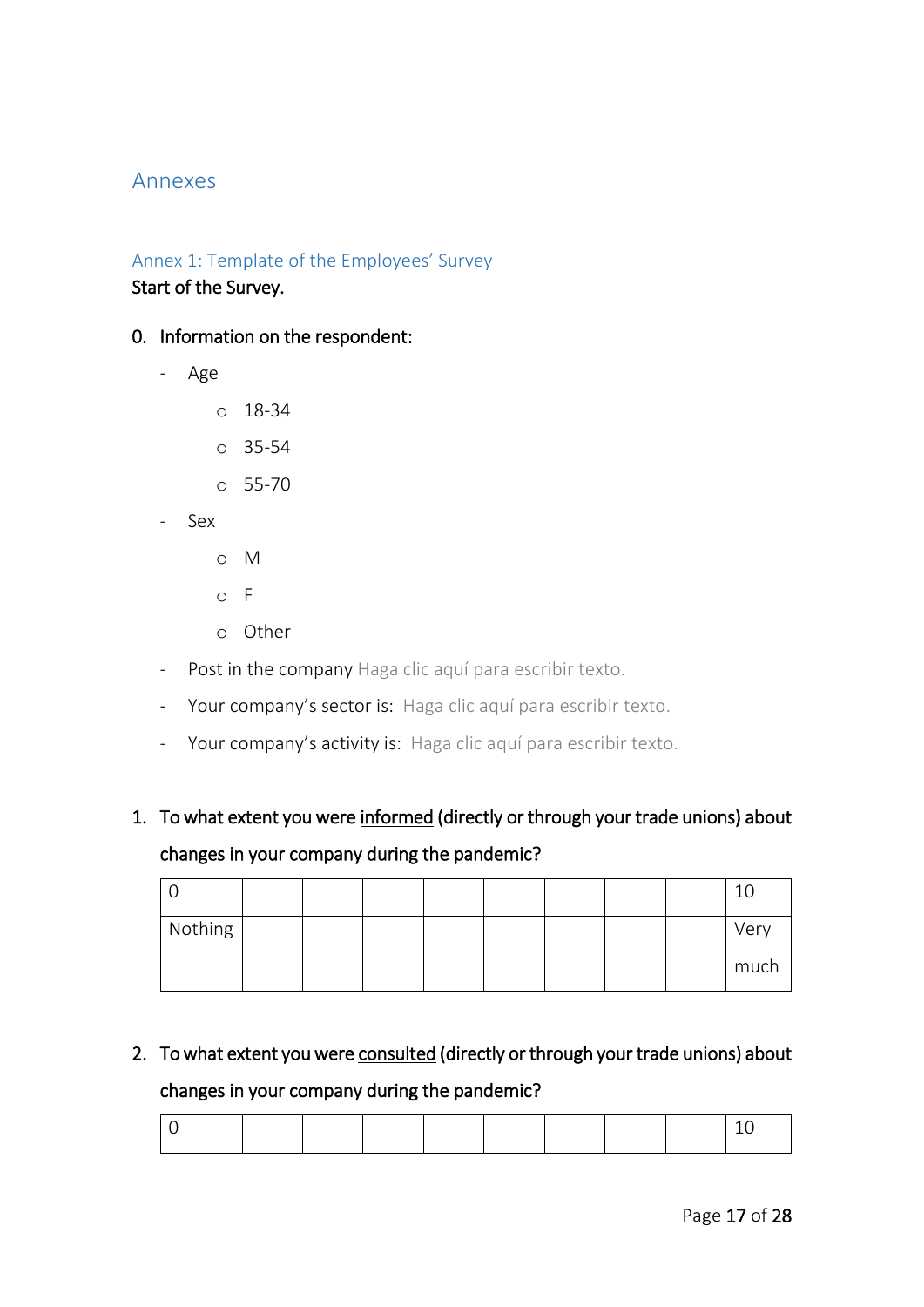| Nothing |  |  |  |  | Very |
|---------|--|--|--|--|------|
|         |  |  |  |  | much |

3. To what extent did you participate in the decision making (directly or through your trade unions) when changes were introduced in your company during the pandemic?

| Nothing |  |  |  |  | Very |
|---------|--|--|--|--|------|
|         |  |  |  |  | much |

# 4. How would you consider the atmosphere in which these changes were introduced?

| Troublesome/frustrating |  |  |  |  | Serene/Easy-going |
|-------------------------|--|--|--|--|-------------------|

5. How would you consider that the organisational changes were made in your company?

|         |  |  |  |  | 10        |
|---------|--|--|--|--|-----------|
| Totally |  |  |  |  | In        |
| top-    |  |  |  |  | harmony   |
| down    |  |  |  |  | with my   |
|         |  |  |  |  | interests |

6. How would you rank your attitude towards the organisational changes that were introduced in your company during the pandemics?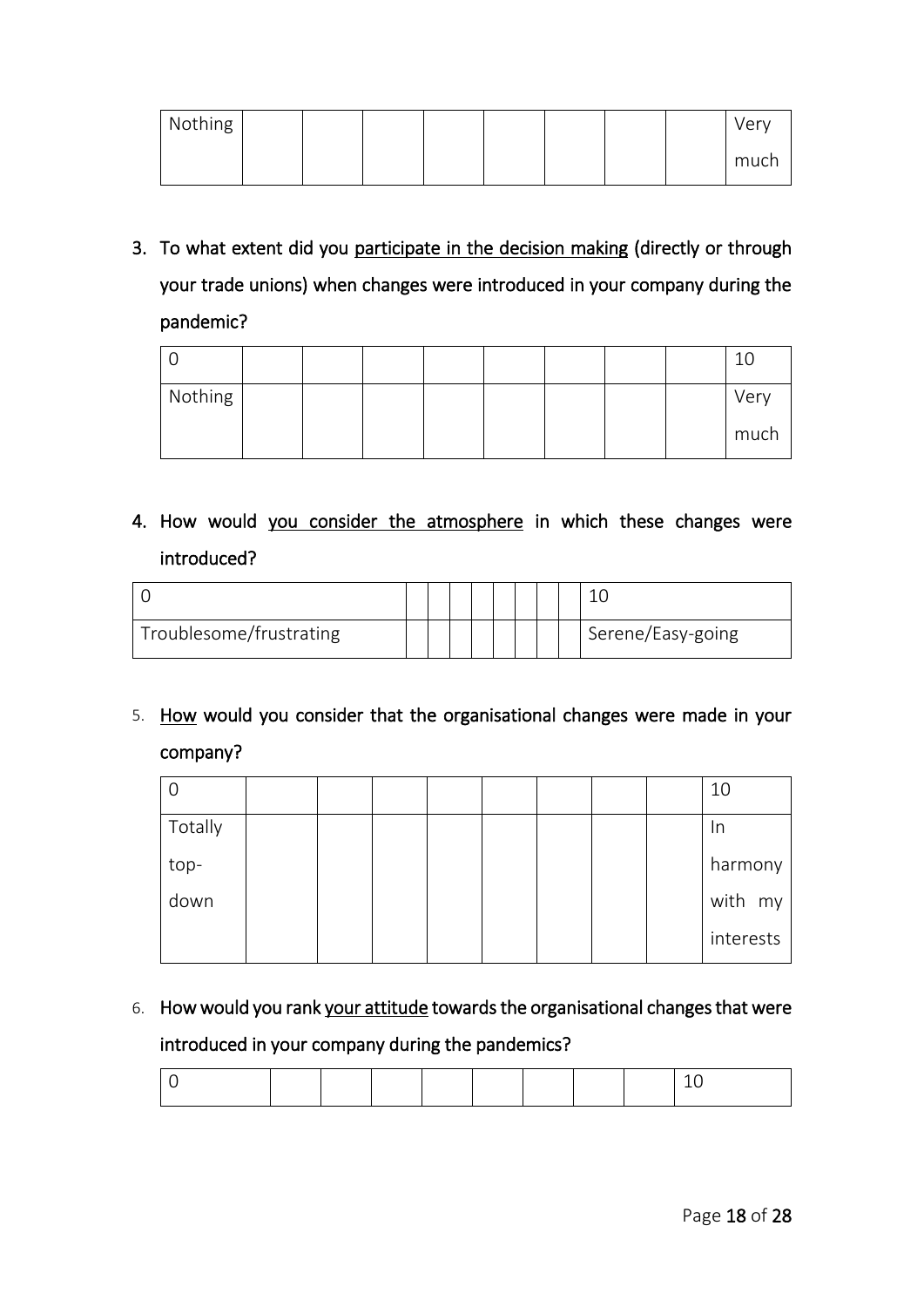|         | was          |  |  |  |  | was         |
|---------|--------------|--|--|--|--|-------------|
|         | indifferent/ |  |  |  |  | empathetic/ |
|         | was          |  |  |  |  | was active  |
| passive |              |  |  |  |  |             |

- 7. Are you aware of the legal rights you have for information and consultation with the company, including in times of crisis such as the pandemic?
	- Yes
	- No
- 8. To what extent you were offered choice or alternatives regarding the organisational changes introduced in your company during the pandemics?

|             |  |  |  |  | 10          |
|-------------|--|--|--|--|-------------|
| did not     |  |  |  |  | had the     |
| have the    |  |  |  |  | possibility |
| possibility |  |  |  |  | to          |
| to          |  |  |  |  | choose.     |
| choose.     |  |  |  |  |             |

9. To what extent you were asked to present ideas and give opinions on the organisational challenges introduced in your company during the pandemics?

|       |  |  |  |  | $\overline{ }$<br>∸∽ |
|-------|--|--|--|--|----------------------|
| Never |  |  |  |  | A IUL                |

10. To what extent would you say that your gender has affected you in the working conditions that you were offered as a consequence of the organisational changes introduced in your company during the pandemics?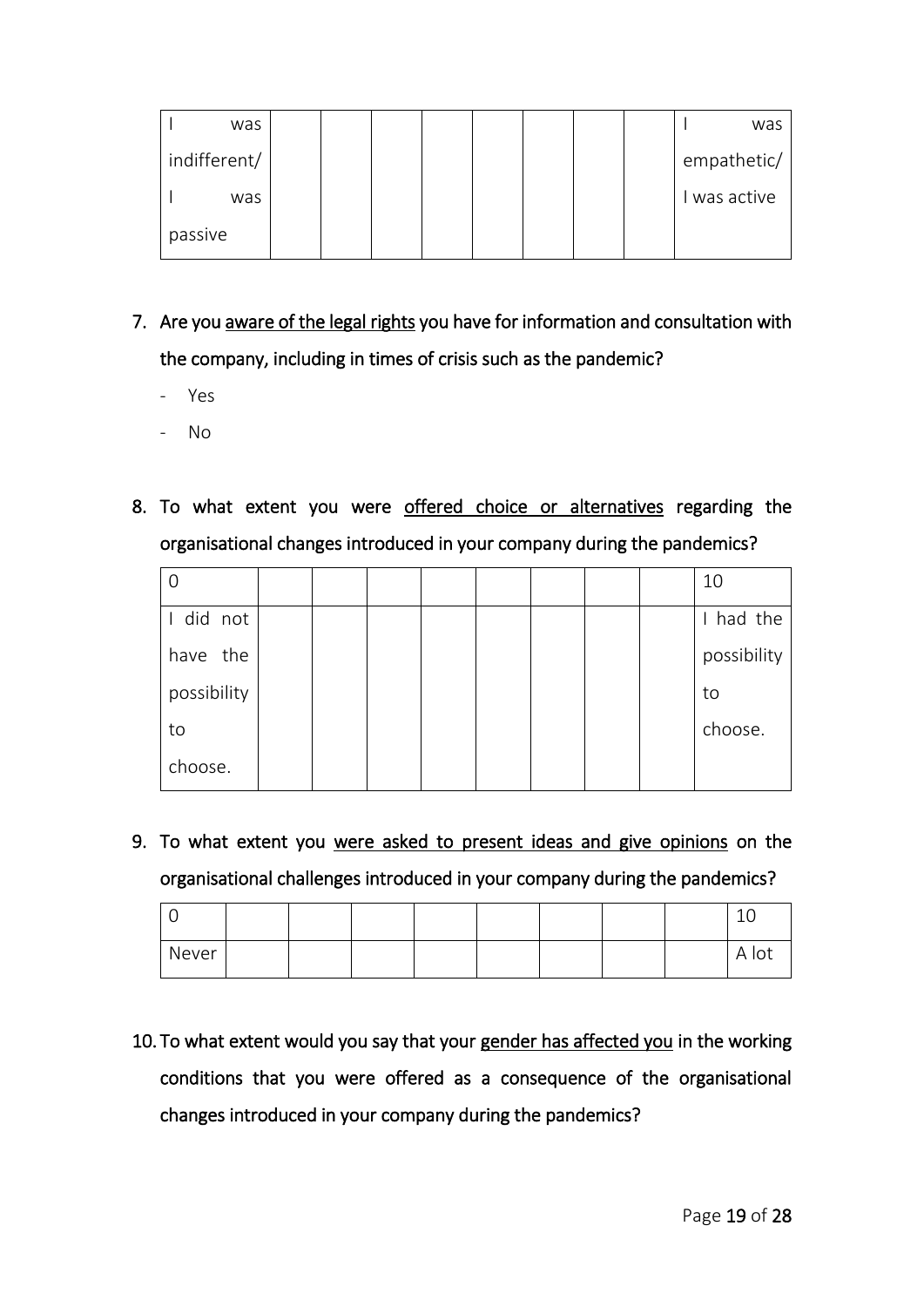| Not    |  |  |  |  | A lot |
|--------|--|--|--|--|-------|
| at all |  |  |  |  |       |

#### 11.Did you have the chance to work from home?

- a. Yes
- b. No

# 12. If yes, to what extent you were able to organise your work at home on such same conditions as in your regular workplace? [Non mandatory question.]

| U         |  |  |  |  | 10     |
|-----------|--|--|--|--|--------|
|           |  |  |  |  | It was |
| struggled |  |  |  |  | easy   |
| a lot     |  |  |  |  | for    |
|           |  |  |  |  | me.    |

#### 13. To what extent would you say that you received support from your company to

#### adapt to the new working conditions caused by the pandemics?

|          |  |  |  |  | 10         |     |
|----------|--|--|--|--|------------|-----|
| was      |  |  |  |  |            | was |
| not      |  |  |  |  | supported. |     |
| offered  |  |  |  |  |            |     |
| any      |  |  |  |  |            |     |
| support. |  |  |  |  |            |     |

# 14.How safe did you feel in terms of health in the company after having introduced

#### the organisational changes caused by the pandemics?

| ∣ O    |  |  |  |  | 10   |
|--------|--|--|--|--|------|
| Not    |  |  |  |  | Very |
| safe   |  |  |  |  | safe |
| at all |  |  |  |  |      |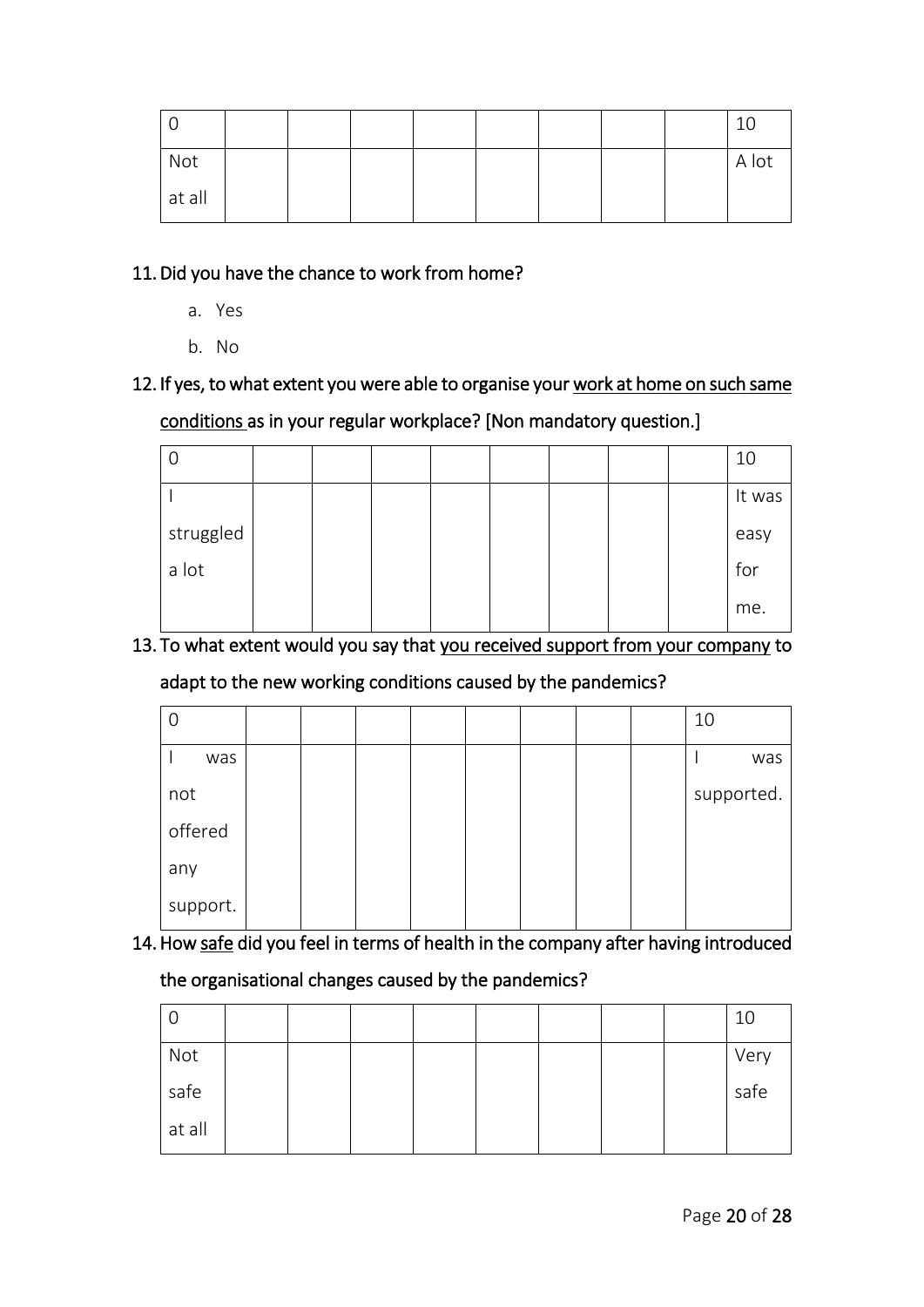- 15. In the hypothetical case of another crisis similar to the pandemics how important is for you to receive from the company: information, consultation, participation in the decision making, your attitude in participating?
	- Information

|        |  |  |  |  | 10   |
|--------|--|--|--|--|------|
| Not    |  |  |  |  | Very |
| at all |  |  |  |  | much |

**Consultation** 

|        |  |  |  |  | 10   |
|--------|--|--|--|--|------|
| Not    |  |  |  |  | Very |
| at all |  |  |  |  | much |

- Participation in the decision making

| Not    |  |  |  |  | Very |
|--------|--|--|--|--|------|
| at all |  |  |  |  | much |

- My attitude in participation

|        |  |  |  |  | 10   |
|--------|--|--|--|--|------|
| Not    |  |  |  |  | Very |
| at all |  |  |  |  | much |

# 16. In the hypothetical case of another crisis similar to the pandemics which mechanism of information and consultation would you prefer?

- I want to be informed (Please tick one):
	- o In a written form through letter or email
	- o Orally in person
	- o Orally in a phone or digital tool
- I want to be consulted (Please tick one):
	- o In meetings physically in the company's offices
	- o In meetings physically somewhere safe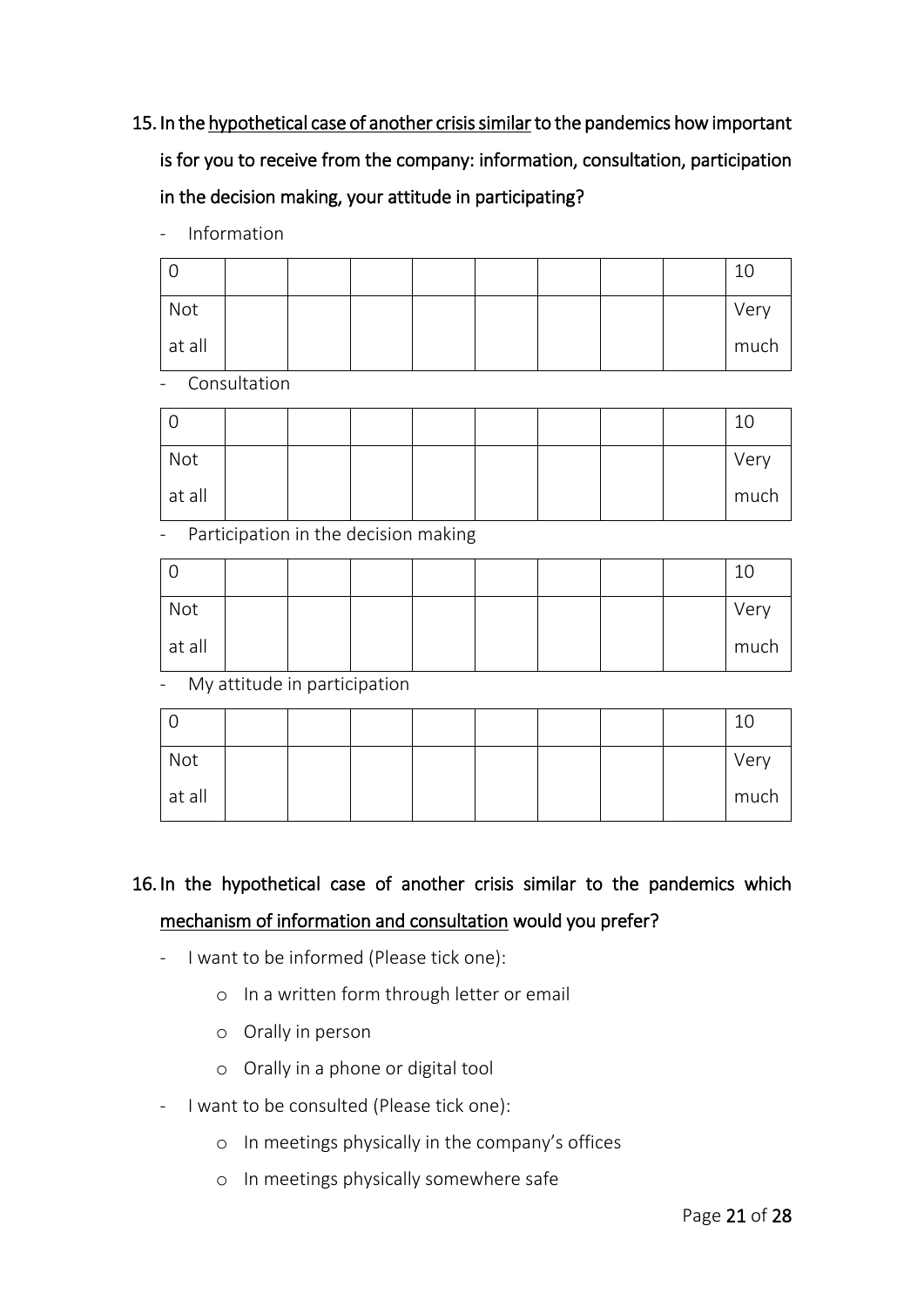- o In digital and audio meetings
- 17. In the hypothetical case what would you change in the future in relation to information and consultation regarding organisational changes in your company?

Haga clic aquí para escribir texto.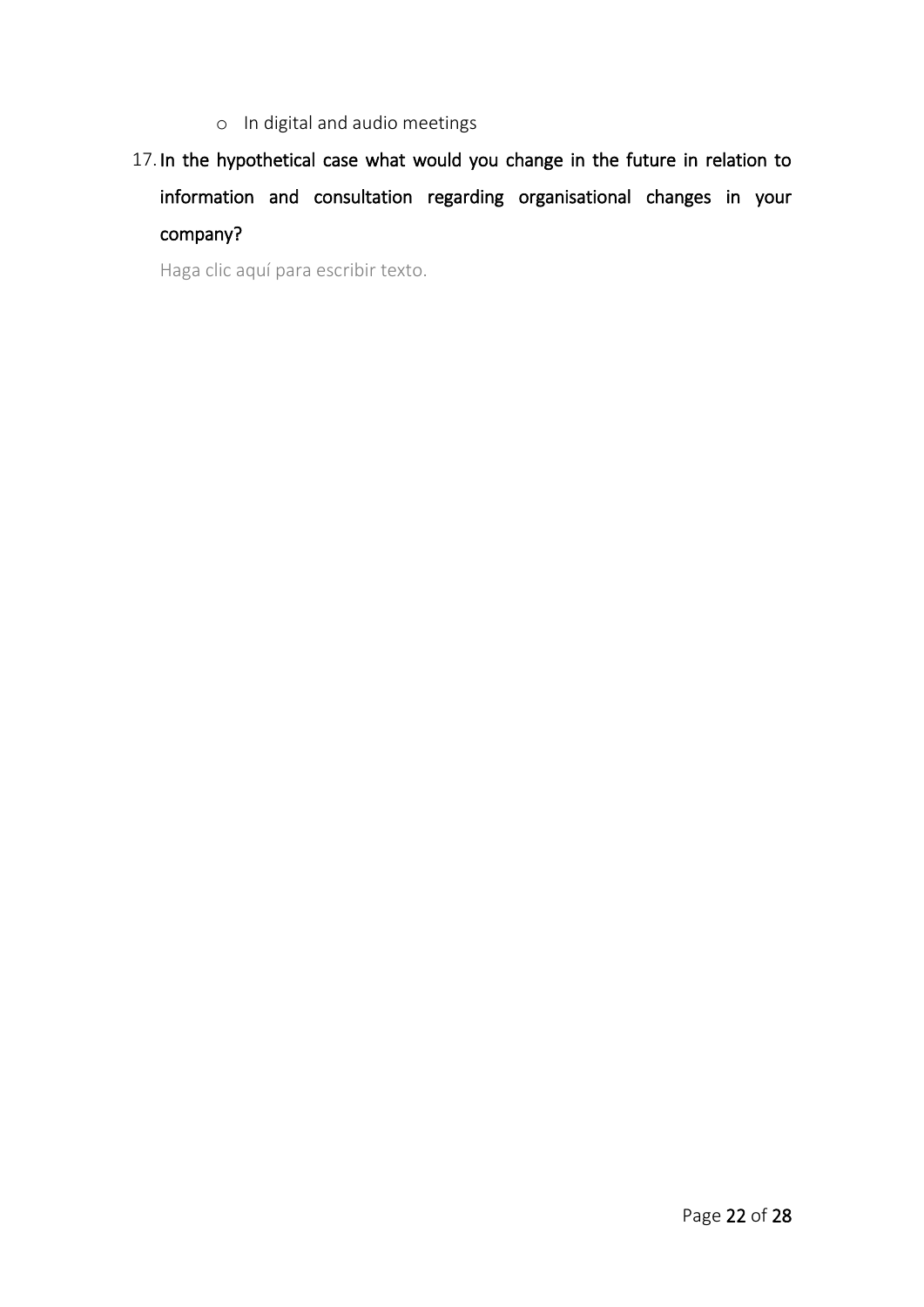#### <span id="page-23-0"></span>Annex 2: Employers' Interview Guidelines

#### Start of the Interview.

- 1. Can you briefly describe your company, sector of activity, size, number of employees, any relevant organisational aspects, etc.?
- 2. In a few words, how would you describe how did the pandemic affect the organisation of your company and your business?
- 3. How did you involve your employees in the decision-making processes when you had to reorganise your company's work due to the pandemic?
- 4. How effective do you think has the involvement/inclusion of your employees in this decision making process?
- 5. How would you consider the attitude of your employees? Were they interested, willing to express their opinion or did they participate at all?
- 6. Would you share with us some good practices, methods or tools you used?
- 7. What would you **improve** from the whole process of involving the employees in the organisational changes of your work?
- 8. In the hypothetical case of another crisis similar to the pandemics what would support you to better involve the employees in the organisational changes you may introduce to your company and its business?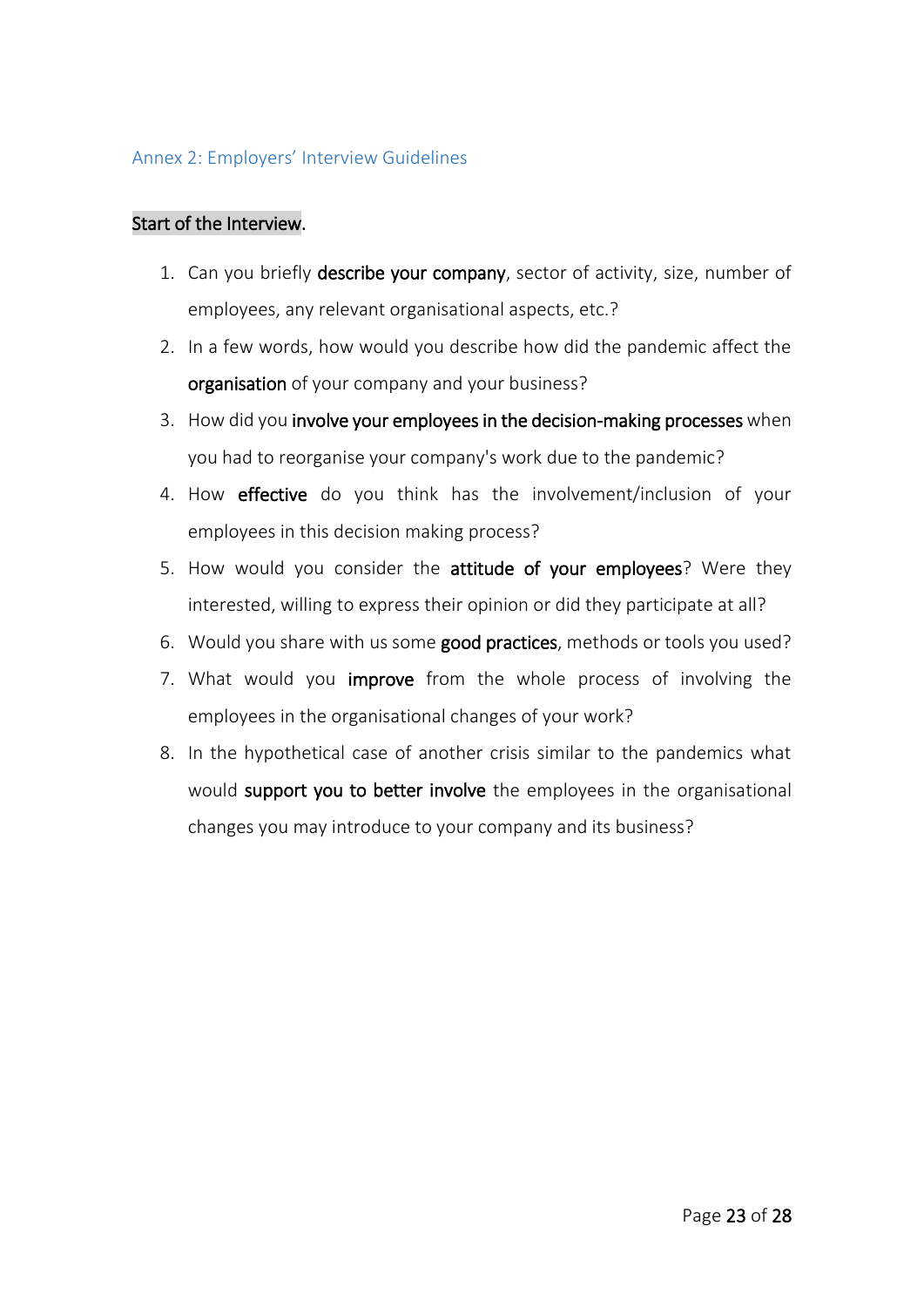| Post                                                                                  | Director - Services /<br><b>Industry Sector</b>                                                                                                                                                                                                                                                                                                                                                                                                                                                                   | ΗR<br>Director<br>$\frac{1}{2}$<br>Services Sector -<br><b>Professional Training</b><br>Consultancy<br>for<br>Employment.                                                                                                                                                                                                                                                                                                                                                                                                                                                                                                                     | Representative<br>the<br>of<br>ΗR<br>Department<br>Consulting-<br>training                                                                                                                                                                         | Director of Business<br>– Services Sector                                                                                                                                                                                                                                                              | Manager $-$ Trades<br>Sector                                                                                                                                                                                                                                                                                                                                                                                                      |
|---------------------------------------------------------------------------------------|-------------------------------------------------------------------------------------------------------------------------------------------------------------------------------------------------------------------------------------------------------------------------------------------------------------------------------------------------------------------------------------------------------------------------------------------------------------------------------------------------------------------|-----------------------------------------------------------------------------------------------------------------------------------------------------------------------------------------------------------------------------------------------------------------------------------------------------------------------------------------------------------------------------------------------------------------------------------------------------------------------------------------------------------------------------------------------------------------------------------------------------------------------------------------------|----------------------------------------------------------------------------------------------------------------------------------------------------------------------------------------------------------------------------------------------------|--------------------------------------------------------------------------------------------------------------------------------------------------------------------------------------------------------------------------------------------------------------------------------------------------------|-----------------------------------------------------------------------------------------------------------------------------------------------------------------------------------------------------------------------------------------------------------------------------------------------------------------------------------------------------------------------------------------------------------------------------------|
| Company<br>description                                                                | Engineering<br>company.<br>It<br>develops products<br>and services<br>to<br>reduce<br>fuel<br>consumption,<br>reduce<br>your<br>emissions<br>and<br>manage<br>your<br>workflow. It stands<br>that<br>out<br>we<br>develop<br>technologies that<br>provide value for<br>drastically<br>reducing pollution<br>and detecting it by<br>means of hyper<br>spectral radars that<br>are mounted on<br>roads.<br>ports,<br>mining centres and<br>environmental<br>protection<br>areas<br>(low emissions).<br>25-32 people | Group of companies<br>that develops its<br>activity in the sector<br>Vocational<br>of<br><b>Training</b><br>for<br>Employment<br>and<br>training solutions in<br>general<br>for<br>companies.<br>It<br>currently<br>has<br>approximately<br>180<br>people on the staff,<br>in addition to the<br>teachers<br>who<br>collaborate in the<br>delivery<br>of<br>the<br>Training Plans that<br>we develop. The<br>scope of action is<br>eminently national,<br>although we have a<br>growing presence in<br>Latin America.                                                                                                                         | The company is<br>dedicated to the<br>training<br>of<br>middle<br>managers<br>and<br>opinion leaders<br>for<br>their<br>effective<br>performance<br>within the EU.                                                                                 | It is a company<br>dedicated<br>to<br>the<br>οf<br>provision<br>consulting services<br>ΗR<br>management<br>and development.                                                                                                                                                                            | Shop of clothes<br>and complements.<br>Five staff before<br>Pandemic.<br>the<br>Now: three.                                                                                                                                                                                                                                                                                                                                       |
| How did the<br>Pandemic<br>affect<br>your<br>organization<br>and<br>your<br>business? | Orders<br>were<br>reduced, contracts<br>paralyzed,<br>were<br>deliveries of works<br>were delayed, thus<br>also billing                                                                                                                                                                                                                                                                                                                                                                                           | The<br>pandemic<br>positively affected<br>the business, since<br>most of the training<br>actions we provide<br>are online and the<br>demand for them<br>increased<br>notably<br>for various reasons,<br>highlighting among<br>them the greater<br>time available for<br>training and the<br>increase in workers<br>ERTE<br>in<br>seeking<br>retraining<br>training<br>and<br>greater<br>employability<br>in<br>other sectors. In any<br>of the cases, online<br>face-to-face<br>or<br>training through a<br>virtual<br>classroom<br>means<br>the<br>of<br>elimination<br>barriers<br>derived<br>from the mobility<br>restrictions<br>imposed. | It involved<br>a<br>strict<br>reorganization in<br>order to channel<br>workload<br>the<br>based on the<br>restrictions<br>imposed to fight<br>COVID19. More<br>teleworking and<br>the use of new<br>technologies<br>such as virtual<br>classrooms. | It has been serious.<br>Loss of business is<br>around 60%.<br>In terms of<br><b>HR</b><br>management<br>the<br>Pandemic<br>has<br>brought about great<br>changes, especially<br>related<br>to<br>digitization.<br>The<br>decisive<br>most<br>change has been the<br>introduction<br>оf<br>teleworking. | first<br>$\ln$<br>the<br>the<br>moments<br>activity<br>was<br>completely<br>paralyzed and the<br>workers went to<br>ERTE.<br>When<br>possible<br>we<br>reopened but since<br>sales<br>fell<br>then,<br>(almost 40%), and<br>we had to let two<br>people off. We had<br>already started a<br>digitization process<br>that due to the<br>Pandemic we have<br>accelerated and is<br>what is allowing us<br>to stay in the<br>market. |

# <span id="page-24-0"></span>Annex 3: Matrix of the Interviews to Employers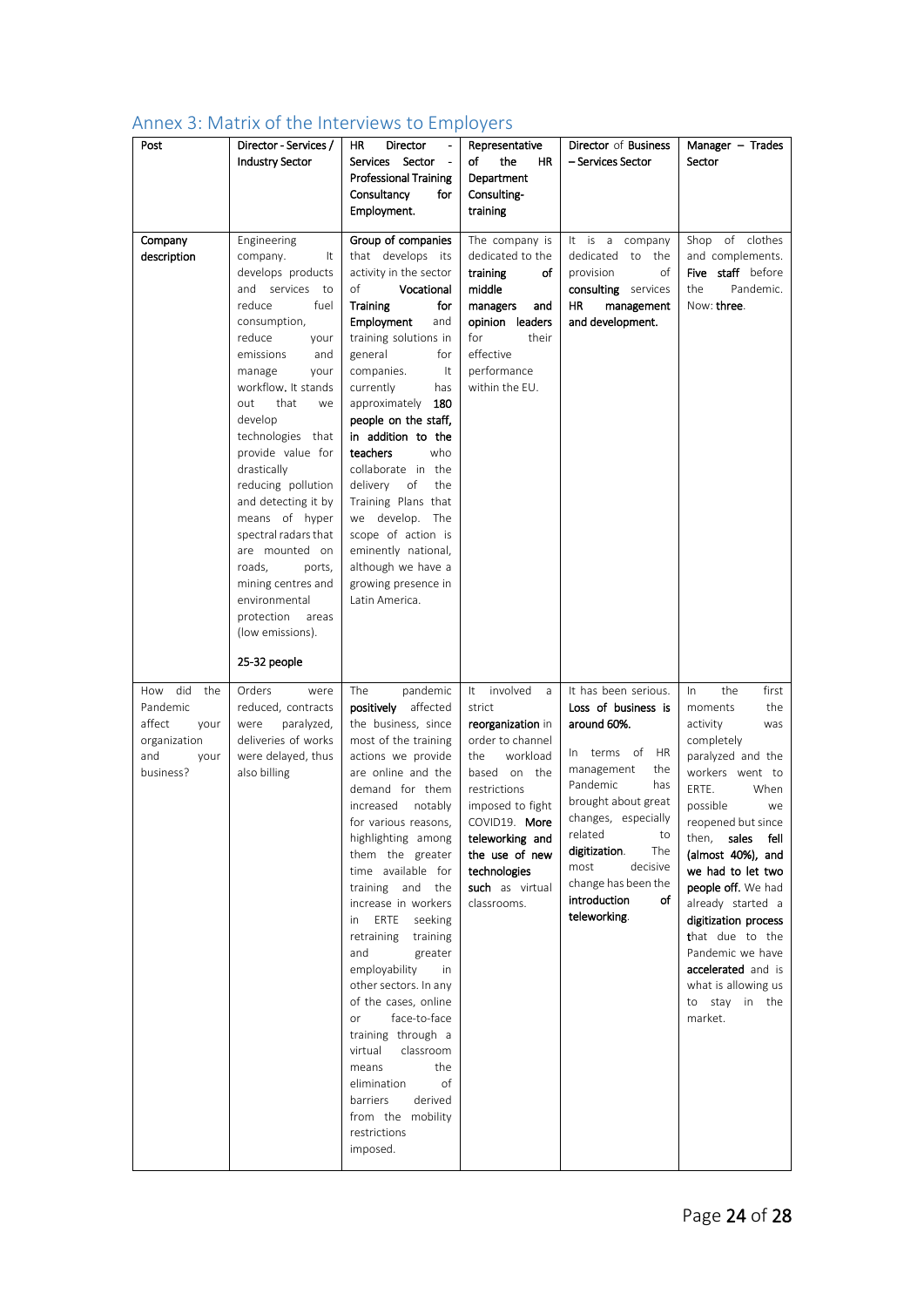|                                                                                                                                                                           |                                                                                                                                                                                                                                                      | Regarding<br>the<br>organization,<br>it<br>entailed:<br>1)<br>A<br>notable increase in<br>workload.<br>2)<br>Adaptation<br>in<br>record<br>time<br>to<br>teleworking.3)<br>Adaptation to a new<br>way of working, with<br>a more "horizontal"<br>work configuration<br>achieve<br>the<br>to<br>necessary agility in<br>decision-making<br>and execution.                                                                                                                                                                                                                                                                                                                                   |                                                                                                        |                                                                                                                                                                                                                                                                                                                                               |                                                                                                                                                                                                                              |
|---------------------------------------------------------------------------------------------------------------------------------------------------------------------------|------------------------------------------------------------------------------------------------------------------------------------------------------------------------------------------------------------------------------------------------------|--------------------------------------------------------------------------------------------------------------------------------------------------------------------------------------------------------------------------------------------------------------------------------------------------------------------------------------------------------------------------------------------------------------------------------------------------------------------------------------------------------------------------------------------------------------------------------------------------------------------------------------------------------------------------------------------|--------------------------------------------------------------------------------------------------------|-----------------------------------------------------------------------------------------------------------------------------------------------------------------------------------------------------------------------------------------------------------------------------------------------------------------------------------------------|------------------------------------------------------------------------------------------------------------------------------------------------------------------------------------------------------------------------------|
| How have you<br>involved<br>employees<br>in<br>decision-<br>making<br>processes when<br>had<br>you<br>to<br>reorganize<br>work at your<br>company due to<br>the Pandemic? | <b>The</b><br>co-workers<br>have<br>been<br>exemplary,<br>they<br>have <b>adapted</b> to<br>the circumstances.<br>and the company<br>too, we have not<br>had any problems.                                                                           | people<br>The<br>who<br>make<br>the<br>up<br>organization<br>have<br>played a key role in<br>the decision-making<br>and reorganization<br>processes.<br>As<br>already mentioned,<br>it<br>has<br>evolved<br>towards<br>more<br>a a<br>horizontal<br>organizational<br>structure,<br>with<br>Middle<br>fewer<br>Managers and more<br>of<br>participation<br>teams<br>in.<br>the<br>development<br>of<br>projects, new work<br>processes, design of<br>new tools, etc., even<br>creating<br>teams<br>multi-departmental<br>if necessary. The<br>improvements<br>the<br>come from<br>people who carry<br>out the activity,<br>since there is the<br>freedom to propose<br>ideas in any forum. | Through<br>the<br>devices<br>connected to the<br>Internet. Virtual<br>meetings<br>and<br>work at home. | The changes have<br>taken place so there<br>has not been much<br>time for processes of<br>exchange<br>оf<br>opinions<br>and<br>negotiation, at least<br>at the beginning of<br>Pandemic.<br>the<br>Subsequently,<br>a<br>more fluid dialogue<br>between<br>the<br>company<br>and<br>workers for<br>the<br>organization of work<br>has worked. | At the beginning,<br>all the measures<br>were imposed from<br><b>outside</b> and we<br>were all subject to<br>closure, later the<br>imposed<br>restrictions<br>have<br>been incorporated<br>with<br>the<br>agreement of all. |
| To what extent<br>do you think <b>the</b><br>participation /<br>inclusion of your<br>employees<br>in<br>these decision-<br>making<br>processes<br>has been<br>effective?  | Decision-making is<br>my responsibility,<br>obviously<br>important<br>issues<br>are discussed and<br>as a consequence<br>the staff actively<br>participates based<br>on their experience<br>knowledge.It<br>and<br>has<br>been<br>very<br>effective. | Related<br>the<br>to<br>previous answer, in<br>the organization we<br>understand that it is<br>the best way to<br>work, forming an<br>essential part of our<br>values,<br>and<br>the<br>competencies<br>that<br>the<br>people<br>who<br>work with us have:<br>internal<br>customer<br>orientation,<br>co-<br>responsibility,<br>innovation<br>and<br>proactive ty.                                                                                                                                                                                                                                                                                                                         | It has served to<br>reorganize<br>us<br>and adapt to the<br>new reality.                               | This period of the<br>Pandemic is not<br>significant since it<br>has not given rise to<br>too much debate<br>but<br>to<br>mere<br>compliance with the<br>rules for a health<br>issue,<br>however,<br>from<br>certain<br>a<br>moment on, priority<br>has been given to<br>dialogue<br>and<br>negotiation for an<br>adequate                    | The<br>participation<br>of workers and<br>their willingness to<br>collaborate in the<br>measures that have<br>had<br>to<br>be<br>implemented<br>has<br>been key for us to<br>move forward.                                   |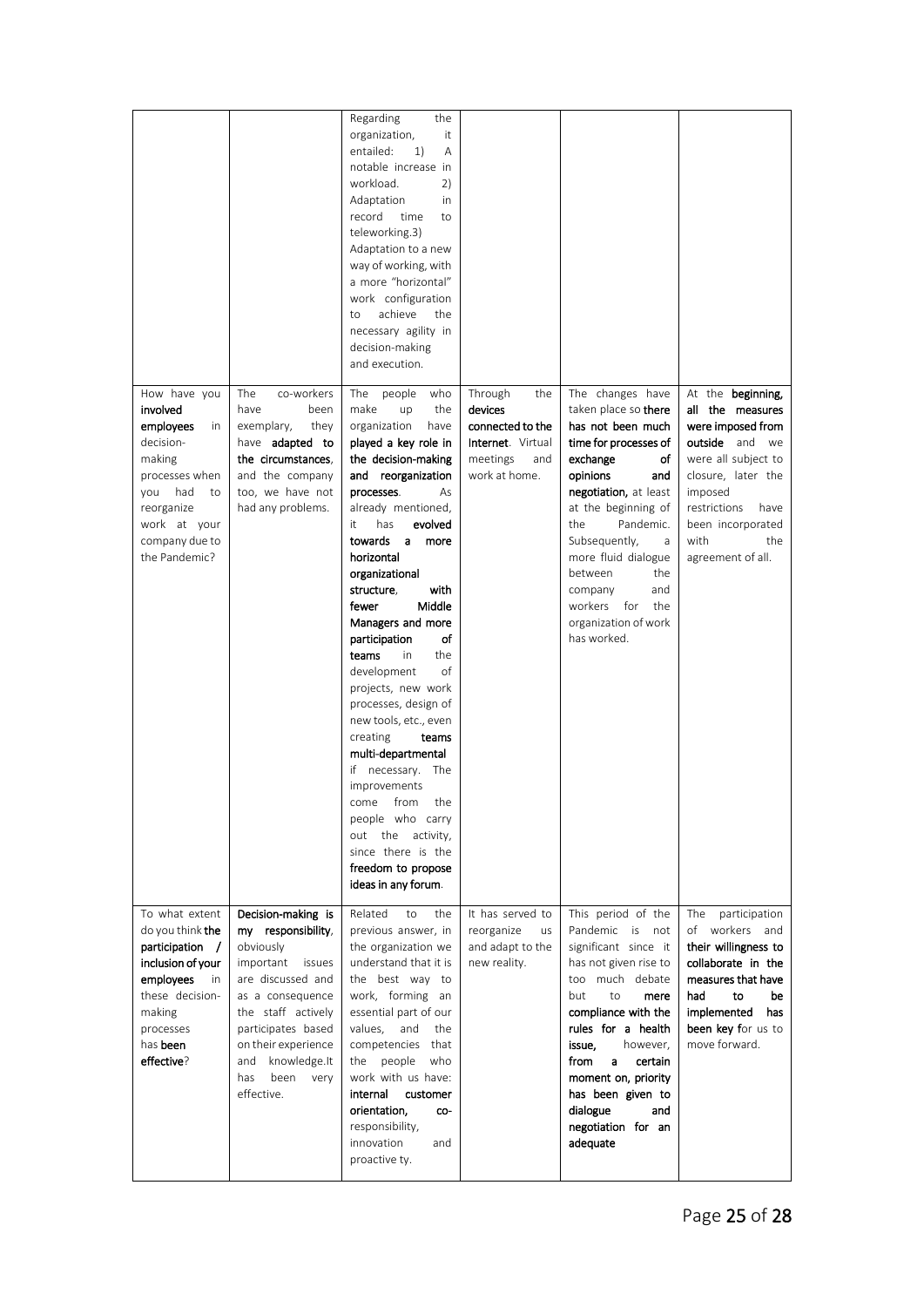|                                                                                                                                                                                                                       |                                                                                                                                                                                                                                                                                                                                                                                                                                                                                                                                                                                                                                                                                                                                                                                                                                                                                                                   |                                                                                                                                                                                                                                                                                                                                                                                                                                                                                                                                                                                                                                                                                                                                                                              |                                                                                                                              | adaptation<br>to<br>changes.                                                                                                                                                                                                                                                                                                                                                                                                                                                                                                                                                                           |                                                                                                                                                                                                                                                                                                                                                                                                   |
|-----------------------------------------------------------------------------------------------------------------------------------------------------------------------------------------------------------------------|-------------------------------------------------------------------------------------------------------------------------------------------------------------------------------------------------------------------------------------------------------------------------------------------------------------------------------------------------------------------------------------------------------------------------------------------------------------------------------------------------------------------------------------------------------------------------------------------------------------------------------------------------------------------------------------------------------------------------------------------------------------------------------------------------------------------------------------------------------------------------------------------------------------------|------------------------------------------------------------------------------------------------------------------------------------------------------------------------------------------------------------------------------------------------------------------------------------------------------------------------------------------------------------------------------------------------------------------------------------------------------------------------------------------------------------------------------------------------------------------------------------------------------------------------------------------------------------------------------------------------------------------------------------------------------------------------------|------------------------------------------------------------------------------------------------------------------------------|--------------------------------------------------------------------------------------------------------------------------------------------------------------------------------------------------------------------------------------------------------------------------------------------------------------------------------------------------------------------------------------------------------------------------------------------------------------------------------------------------------------------------------------------------------------------------------------------------------|---------------------------------------------------------------------------------------------------------------------------------------------------------------------------------------------------------------------------------------------------------------------------------------------------------------------------------------------------------------------------------------------------|
| How would you<br>consider<br>the<br>attitude of your<br>employees?<br>Were<br>they<br>interested,<br>willing<br>to<br>collaborate,<br>express<br>their<br>opinion, or did<br>they<br>not<br>participate<br>at<br>all? | The attitude has<br>been exemplary, it<br>cannot<br>be<br>otherwise.                                                                                                                                                                                                                                                                                                                                                                                                                                                                                                                                                                                                                                                                                                                                                                                                                                              | As has already been<br>said, our way of<br>and<br>working<br>the<br>culture<br>of<br>the<br>organization<br>is<br>based on teamwork,<br>co-responsibility,<br>innovation<br>and<br>proactivity.                                                                                                                                                                                                                                                                                                                                                                                                                                                                                                                                                                              | Absolutely. The<br>reorganization<br>has had to go<br>through<br>the<br>total<br>collaboration of<br>all.                    | The changes have<br>been forced but the<br>attitude has always<br>been positive.                                                                                                                                                                                                                                                                                                                                                                                                                                                                                                                       | attitude has<br>The<br>been very positive,<br>has<br>been<br>it<br>accepted from the<br>beginning that we<br>were all in the<br>same boat, that in<br>a situation like the<br>one<br>we<br>experienced there<br>was no company<br>and workers, that it<br>a<br>health<br>was<br>problem and that<br>were<br>all<br>we<br>affected<br>the<br>in<br>same way by what<br>that<br>was being<br>lived. |
| Could you share<br>with us any<br>good practices.<br>methods,<br>procedures<br>or<br>measures that<br>you have used<br>that you think<br>worked<br>have<br>well?                                                      | Every<br>now<br>and<br>then we hold an<br>Athenaeum, it is a<br>meeting<br>where<br>problems,<br>difficulties,<br>ideas<br>are discussed, and<br>a critical mass of<br>opinion, solutions,<br>etc. is generated.<br>Both experts and<br>people who have<br>another<br>activity<br>within<br>the<br>company<br>participate.<br>This<br>method is<br>very<br>effective after the<br>3-5 meetings. The<br>Athenaeum should<br>not last more than<br>1 hour and 15<br>The<br>minutes.<br>people<br>who<br>participate,<br>must<br>bring the issues to<br>be discussed and<br>with a criterion to<br>expose. This is very<br>effective.<br>The<br>concept<br>οf<br>Athenaeum comes<br>out of medicine,<br>when there is a<br>singular case, the<br>pathology,<br>the<br>and<br>data,<br>the<br>experience,<br>protocols<br>and<br>solutions<br>are<br>shared, if<br>any.<br>From this point on,<br>project<br>may<br>a | horizontal<br>More<br>organizational<br>structure.<br>Active<br>participation<br>οf<br>people<br>in<br>the<br>design,<br>implementation or<br>enhancement tools<br>and<br>business<br>processes.<br>Implementation of<br>flexibility<br>and<br>conciliation<br>measures. Specific<br>training in subjects<br>such as Equality,<br>Telework,<br>COVID,<br>teamwork,<br>transversal to the<br>entire organization.<br>Specific training for<br>leaders to face the<br>situation<br>and<br>continue developing<br>their<br>teams.<br>Redefinition of the<br>company's values<br>with<br>the<br>participation<br>of<br>volunteers from the<br>entire organization<br>and<br>subsequent<br>internal<br>communication plan<br>reinforce<br>the<br>to<br>message<br>and<br>culture. | Protocols<br>for<br>sending<br>information,<br>contacting<br>clients<br>and<br>developments<br>based on new<br>technologies. | One of the positive<br>οf<br>aspects<br>the<br>Pandemic has been<br>to open the debate<br>on<br>telework<br>management,<br>in<br>terms of people<br>management.<br>We<br>are moving towards<br>hybrid presence /<br>telework<br>systems<br>that will end up<br>imposing<br>themselves<br>in<br>companies.<br>There<br>still<br>are<br>many<br>legislative gaps to<br>resolve<br>practical<br>such<br>issues<br>as<br>mechanisms<br>to<br>control<br>working<br>times, job security,<br>etc. It is yet to be<br>defined how this will<br>be regulated in the<br>regulations and in<br>labour relations. | If the Pandemic has<br>taught us anything,<br>it is that digitization<br>is essential to stay<br>in the market, both<br>in sales and in the<br>internal<br>management of the<br>company.                                                                                                                                                                                                          |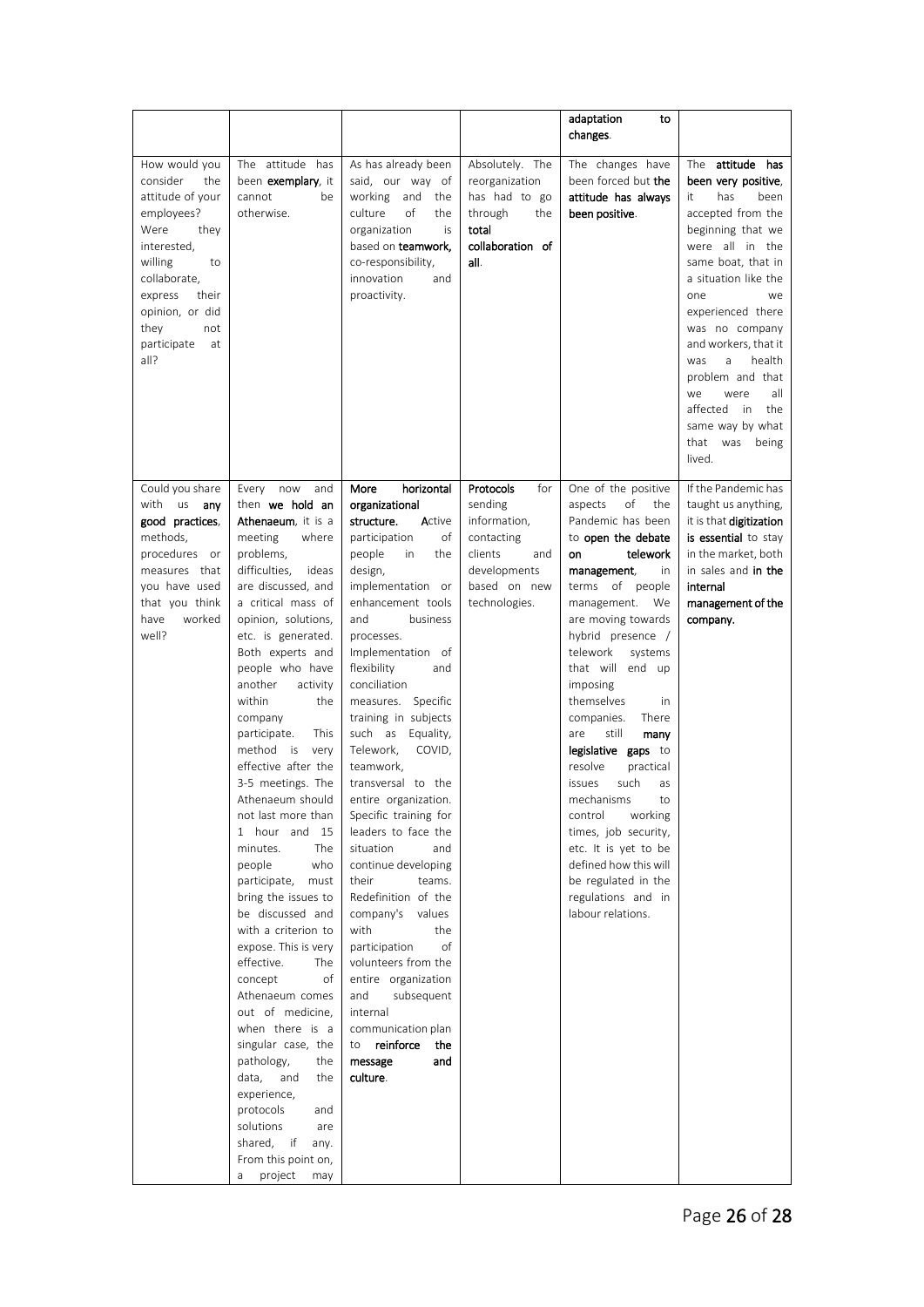|                                                                                                                                                                                                                                                   | begin to develop,<br>protocol changes,<br>etc. All health staff,<br>doctors,<br>nurses,<br>administrative<br>staff,<br>orderlies<br>participate since,<br>a lesser or<br>to<br>greater extent, all<br>are affected by the<br>work flow. Some<br>participate<br>more<br>actively<br>than<br>others less.                                    |                                                                                                                                                           |                                                                                                                              |                                                                                                                                                                                                                                                                                                                                                                                                                                                                                                                                                                                                                                                                                     |                                                                                                                                                                          |
|---------------------------------------------------------------------------------------------------------------------------------------------------------------------------------------------------------------------------------------------------|--------------------------------------------------------------------------------------------------------------------------------------------------------------------------------------------------------------------------------------------------------------------------------------------------------------------------------------------|-----------------------------------------------------------------------------------------------------------------------------------------------------------|------------------------------------------------------------------------------------------------------------------------------|-------------------------------------------------------------------------------------------------------------------------------------------------------------------------------------------------------------------------------------------------------------------------------------------------------------------------------------------------------------------------------------------------------------------------------------------------------------------------------------------------------------------------------------------------------------------------------------------------------------------------------------------------------------------------------------|--------------------------------------------------------------------------------------------------------------------------------------------------------------------------|
| :What<br>would<br>improve<br>you<br>from the entire<br>of<br>process<br>employee<br>involvement in<br>organizational<br>changes at your<br>work?                                                                                                  | Offer<br>more<br>training.<br>We need to have a<br>better<br>understanding of<br>the<br>values,<br>experiences<br>and<br>wishes of the staff.                                                                                                                                                                                              | Keep working<br>on<br>internal<br>and<br>informal<br>communication<br>to<br>eliminate the feeling<br>of<br>isolation<br>and<br>increase<br>participation. | We<br>are<br>in<br>permanent<br>evolution.<br>We<br>improve<br>procedures<br>every day. Trian<br>and error.                  | It caught us all off<br>guard,<br>without<br>organization,<br>without procedures,<br>without<br>the<br>telework<br>culture,<br>etc. We are still very<br>subject to very face-<br>to-face systems and<br>there is also <b>a</b><br>mutual<br>distrust<br>between<br>the<br>company and the<br>workers that must<br>be overcome.<br>Digitization breaks<br>down<br>many<br>barriers.<br>A very<br>flexible work system<br>is created to which<br>both companies and<br>workers will have to<br>adapt. This requires<br>a lot of pedagogy to<br>teach that security is<br>not provided by a<br>type of contract, but<br>by<br>your<br>professionalism.<br>competence,<br>your<br>etc. | More<br>communication,<br>interaction<br>more<br>with them to get<br>their opinion and<br>involve them in the<br>necessary changes.                                      |
| the<br>In.<br>hypothetical<br>case of another<br>crisis,<br>what<br>would help to<br>better<br>involve<br>employees<br>in<br>the<br>reorganization<br>processes that<br>you<br>can<br>introduce<br>in<br>your company<br>and<br>your<br>business. | We<br>lacked<br>reflections<br>and<br>resources<br>to<br>develop anti and<br>post<br>Covid<br>products<br>and<br>services,<br>we<br>focused more on<br>security, and we<br>should<br>have<br>dedicated<br>more<br>energy<br>to<br>innovation.<br>Innovation<br>tasks<br>can be carried out<br>remotely or locally<br>at least in part. For | Better work internal<br>communication<br><b>SO</b><br>that no one feels<br>displaced<br>or<br>relegated in any<br>change that occurs.                     | We<br>must<br>improve<br>the<br>protocols<br>and<br>the transmission<br>of messages, but<br>that is done on a<br>daily basis | Promote training on<br>certain issues such<br>as teleworking and<br>time management<br>and work stress.<br>Pedagogy is needed<br>to create a more<br>positive<br>and<br>favourable mentality<br>for<br>changes,<br>innovation,<br>creativity,<br>adaptability, so that<br>changes are seen as<br>something positive,<br>short, <b>moving</b><br>in<br>towards a different<br>mentality in labour                                                                                                                                                                                                                                                                                    | I hope next time<br>we<br>are<br>more<br>prepared,<br>with<br>more time to react,<br>plan<br>and<br>to<br>organise changes<br>and thus be able to<br>involve more staff. |